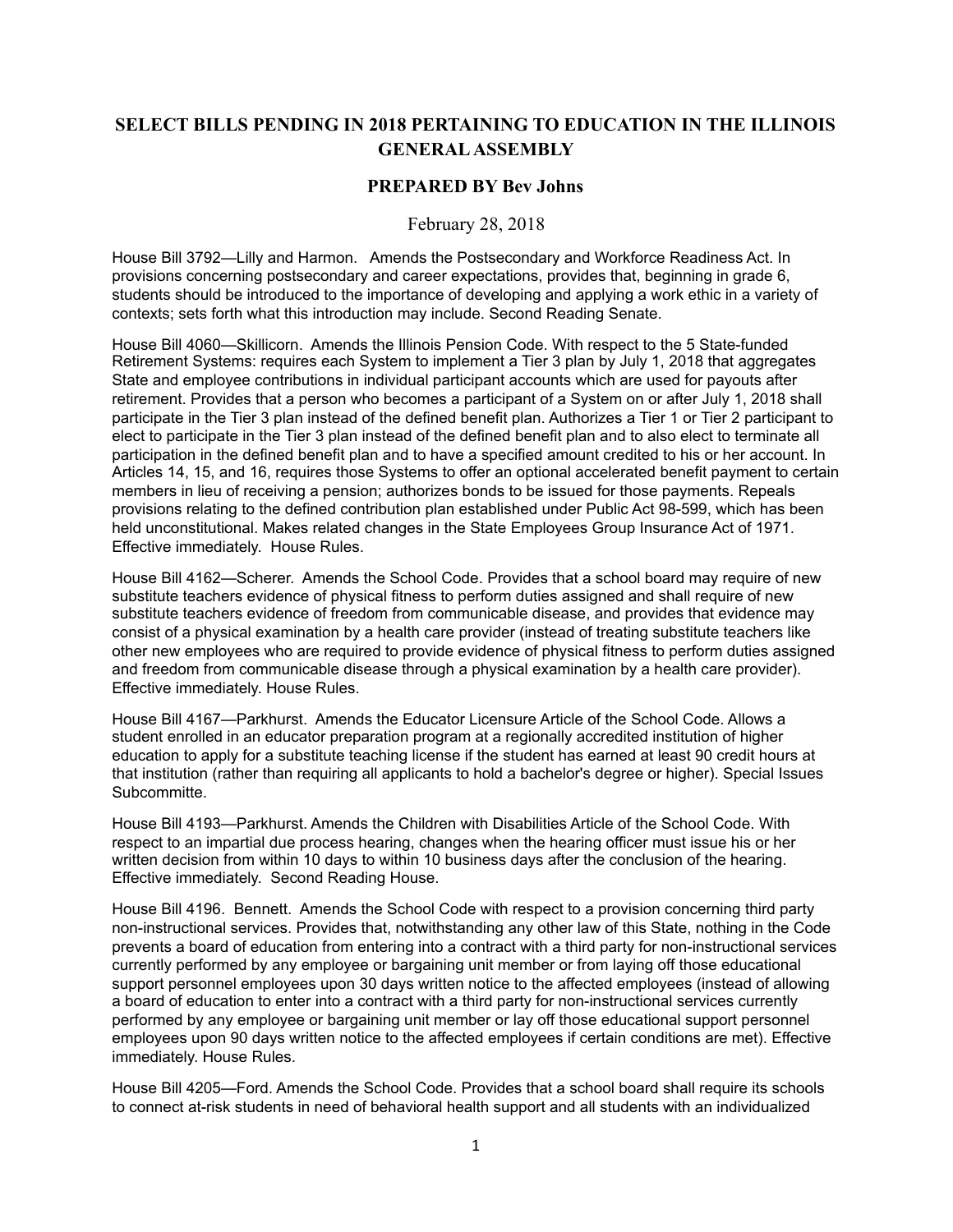education program to either community-based or in-school behavioral health support. If the school board requires in-school support to be provided, such support does not have to be implemented until the beginning of the 2018-2019 school year. Effective immediately. Special Issues Subcommittee.

House Bill 4206—Bennett. Amends the Educator Licensure Article of the School Code. Allows for the issuance of a Professional Educator License endorsed in a teaching field or school support personnel area to an applicant who has not been entitled by an Illinois-approved educator preparation program at an Illinois institution of higher education if he or she provides evidence of completing a comparable stateapproved educator preparation program, as defined by the State Superintendent of Education, among other conditions. Effective immediately. House Rules.

House Bill 4208—Chris Welch. Amends the School Code. With respect to school discipline improvement plans, makes changes to how the State Board of Education determines the top 20% of school districts, when notification is given that a plan must be submitted, which school districts are required to submit a plan, the timeframe for school board approval of a plan and submission of that plan to the State Board, and when additional annual progress reports are required. Establishes the Safe Schools and Healthy Learning Environments Program and grants under the program. Sets forth requirements for grant applicants and provisions for the distribution of funds appropriated for the program. Requires the State Board of Education to issue a yearly report on the results of the program in cooperation with school districts participating in the program. Provides that the State Board may adopt rules necessary for the program. Effective July 1, 2018. Second Reading House.

House Bill 4209—Chris Welch. Amends the School Code. In a Section concerning kindergartens, provides that, beginning with the 2019-2020 school year, each school board must establish a kindergarten with full-day attendance (instead of allowing a school board to establish a kindergarten with half-day attendance or with full-day attendance); makes related changes. Repeals another Section concerning kindergartens on July 1, 2019. Effective immediately. Special Issues Subcommittee.

House Bill 4216—McDermed. Amends the School Code. Requires a public school to permit a student, without the authorization of the student's parent or legal guardian or a physician, to possess or self-apply sunscreen that is regulated by the U.S. Food and Drug Administration. Provides that if a student is unable to self-apply sunscreen, a volunteer school employee may apply the sunscreen on the student if the student's parent or legal guardian provides written consent for the assistance. Sets forth provisions concerning liability. Effective immediately. House Rules.

House Bill 4232—Severin. Amends the School Code. Requires a school board to publish a notice that the district's annual statement of affairs is available on the State Board of Education's Internet website and in the district's main administrative office (instead of requiring a summary of the statement of affairs to be published). Effective immediately. House Rules.

House Bill 4235—Pritchard. Amends the School Code. Provides that a waiver or modification from mandates of the Code may not be requested from a provision in the Code governing tuition for nonresident pupils unless the area encompassing the school district requesting the waiver qualifies as a designated teacher shortage area as determined by the State Board of Education and approved by the U.S. Department of Education. Effective immediately. Second Reading House.

House Bill 4280—Pritchard. Amends the School Code. Requires the State Board of Education to establish and maintain the Growing Future Educators Program to train high school graduates who at one time have been identified as English learners and who are enrolled in an approved educator preparation program, among other qualifications, to become secondary language educators. Provides that each school district that chooses to participate in the Program shall partner with one public, regionally accredited institution of higher education in this State that offers a pre-approved educator preparation program and each qualified high school graduate participating in the program through the district must be enrolled at that institution in its educator preparation program. Provides that for each semester that a qualified high school graduate is participating in the program, the State Board shall issue the person a paraprofessional educator endorsement on an Educator License with Stipulations and the person must be employed as a part-time employee by the participating district as a paraprofessional working under the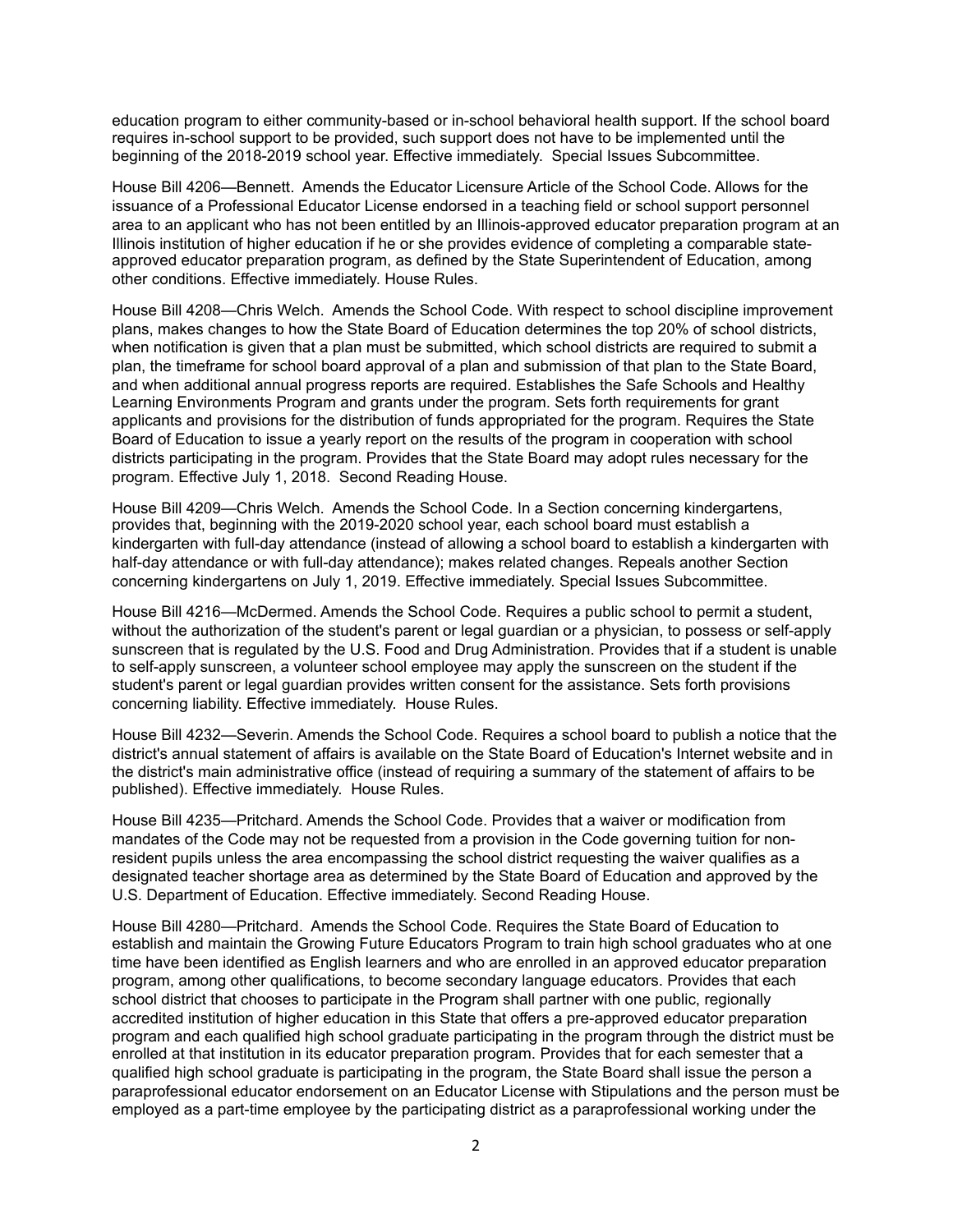supervision of a district employee with a Professional Educator License. Sets forth provisions concerning funding, submitting program data, reporting to the General Assembly, and rulemaking. Effective immediately. Special Issues Subcommittee.

House Bill 4281—Gabel. Amends the School Code. Provides that at least once every 2 years, a school board shall conduct an in-service training program for all personnel on the identification of the signs of homelessness in adolescents and teens and shall be taught appropriate referral techniques. [Elementary](http://www.ilga.gov/house/committees/members.asp?committeeID=1973)  [& Secondary Education: Licensing, Administration & Oversight](http://www.ilga.gov/house/committees/members.asp?committeeID=1973) 

House Bill 4284—Chapa LaVia. Amends the School Code. Provides that, for State Board of Education appointments made after the effective date of the amendatory Act, 3 of the members of the State Board must represent the educator community. Sets forth the qualifications for these members and makes other changes with regard to the qualifications of members of the State Board. Effective immediately. House Rules.

House Bill 4291—Chris Welch. Amends the School Code. Provides that a pupil entering the 9th grade in the 2019-2020 school year or a subsequent school year must successfully complete one semester of computer science as a prerequisite to receiving a high school diploma. Effective immediately. Special Issues Subcommittee.

House Bill 4292—Chris Welch. Amends the School Code. Requires a school board to enroll its elementary schools in the Scripps National Spelling Bee program and implement an annual district-wide spelling bee competition for students in the 7th grade. Provides that members of the public must be permitted to attend the competition, and the school district shall publish notice of the date of the competition in a newspaper of general circulation within the district. Effective July 1, 2018. Special issues subcommittee.

House Bill 4308—Reick. Amends the Employment of Teachers Article of School Code. Provides that if a teacher is removed or dismissed as a result of a decision of a school board to decrease the number of teachers employed by the school board, a decision of a school board to discontinue some particular type of teaching service, or a reduction in the number of programs or positions in a special education joint agreement, then written notice must be mailed and given to the teacher no more than 10 business days following the General Assembly's passage of a State budget that includes school funding for the State fiscal year in which the honorable dismissal would take effect (instead of mailed and given at least 45 days before the end of the school term). Provides that if no State budget that includes school funding for the next State fiscal year has been passed by the General Assembly by June 15 of the current State fiscal year, then the school board shall fulfill the notification requirements by June 30 of the current State fiscal year. Effective immediately. House Elementary and Secondary Education: School curriculum and Policies Committee.

House Bill 4341—Sente. . Youths under the age of 12 would be barred from participating in any tackle organized football games by schools, park districts, or non-profit or for profit organizations. House Mental Health Committee.

House Bill 4346—Jones. Amends the School Code and various Acts relating to the governance of public universities and community colleges in Illinois. With respect to the requirement that the events of Black History be taught in every public elementary school and high school, provides that a student may not complete the 8th grade or graduate from high school without studying this material and that a school may meet this requirement through an online program or course. Requires every public institution of higher education and community college to offer a course studying the events of Black History. Allows public institutions of higher education and community colleges to meet the requirement by offering an online course. House Rules.

House Bill 4352—Long. Amends the School Code. Provides that school districts need not comply with and may discharge any mandate or requirement placed on school districts by the Code or by administrative rules adopted by the State Board of Education that is unfunded; with exceptions. Provides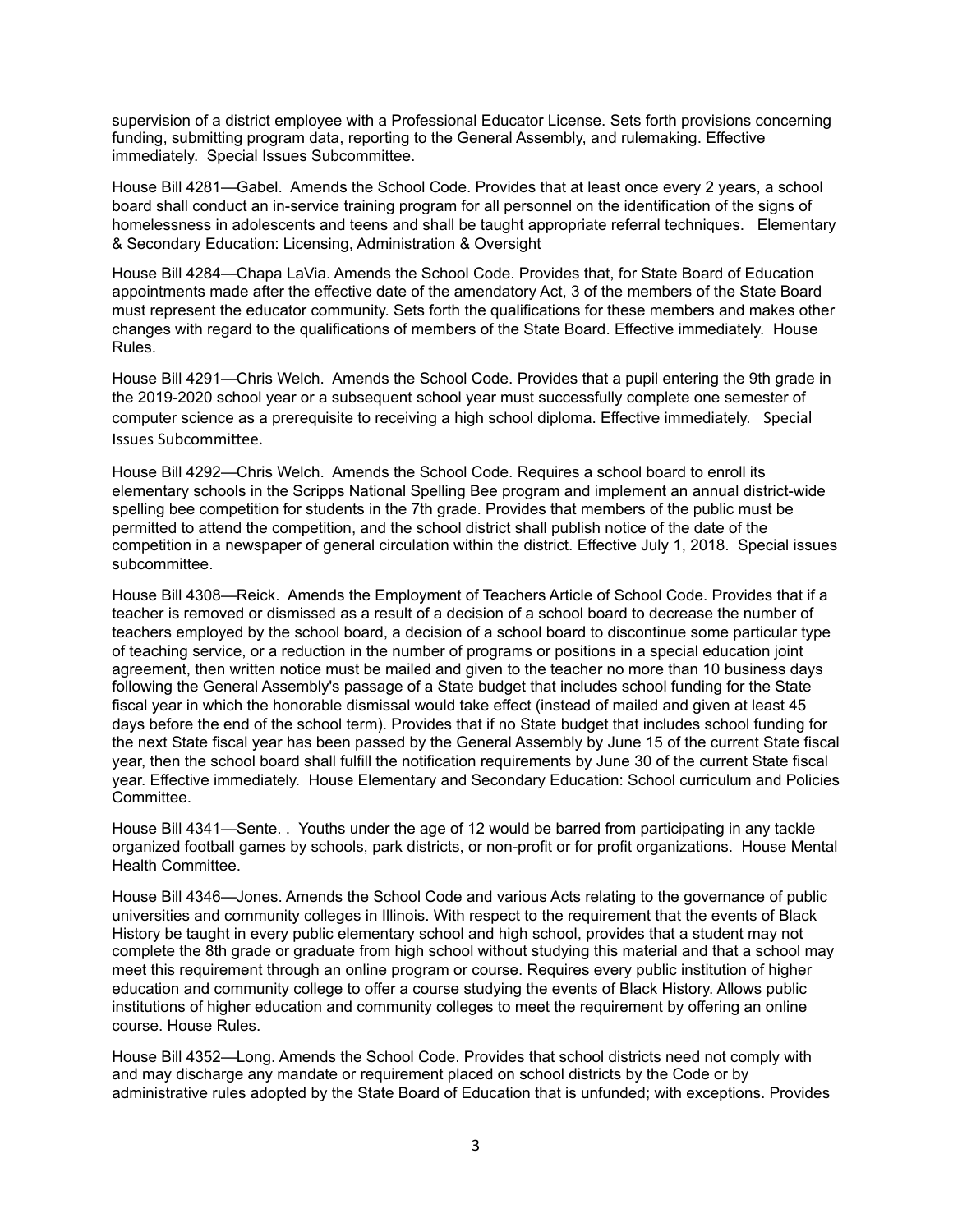that before a school district may lawfully discharge an unfunded mandate, it must hold a public hearing on the matter; sets forth requirements concerning the hearing. Requires a school board to report each unfunded mandate it has discharged to the State Board of Education, and requires the State Board to compile and report this information to the General Assembly each year. Repeals a Section of the Code concerning an unfunded mandates prohibition. House Rules.

House Bill 4368—Halbrook. Amends the School Code. Requires a school district to allow the parent or guardian of twins or higher order multiples to request that his or her children be placed in the same classroom or in separate classrooms if the children are in the same grade level at the same school. Provides that the school may recommend classroom placement to the parent or guardian, but the school shall provide the classroom placement requested by the parent or guardian. Sets forth when the request must be made. Provides for the school board to make the classroom placement determination, after a hearing, if the principal determines that placement in the same classroom is disruptive to the classroom environment. Effective immediately. House Rules.

House Bill 4369—Sommer. Amends the School Code. Provides that the State Board of Education shall develop and maintain a handbook to be made available on its Internet website that provides guidance for pupils, parents or guardians, and teachers on the subject of dyslexia. Specifies handbook requirements. Provides that the State Board shall review the handbook once every 4 years to update, if necessary, the guidelines, educational strategies, or resources and services made available in the handbook. Effective immediately. House Elementary and Secondary Education: School Curriculum and Policies.

House Bill 4394—Jesiel. Amends the School Code. With regard to the notice given to a parent or guardian of a high school student about the option to withhold the student's directory information from an official recruiting representative of the armed forces of Illinois and the United States, provides that the notice shall (i) be included, in a clear and conspicuous manner and in the same size type as other statements provided by the high school, on a form distributed by the high school at the beginning of the school year and (ii) request that the student or the student's parent or guardian indicate if the student's directory information may not be released to a recruiting representative and, if so indicating, sign and submit the form. Provides that on or before October 1 and March 1 of each school year, the principal of each high school shall submit a list to the school board of all students whose directory information may not be released to a recruiting representative. Effective immediately. House Rules.

House Bill 4407—Lilly and Manley. Amends the School Code. With respect to age-appropriate developmental screening and age-appropriate social and emotional screening, provides that the Department of Public Health must, no later than January 1, 2019, develop rules and appropriate revisions to the Child Health Examination form in conjunction with various organizations. Effective immediately. House Rules.

House Bill 4409—Pritchard and Crespo. Amends the School Code. In the Article governing children with disabilities, provides that, amongst other meanings, a "school psychologist" means a person who holds a valid Nationally Certified School Psychologist credential (rather than certificate). Removes from the definition of "school psychologist" the requirement that a psychologist have additional qualifications as may be required by the State Board of Education. Effective immediately. Second Reading House.

House Bill 4442—Gabel. Amends the School Code and the Critical Health Problems and Comprehensive Health Education Act. Requires a school district to include in its curriculum a unit of instruction on parenting education for grades 9 through 12 that includes, but is not limited to, instruction on (i) family structure, function, and management, (ii) the prevention of child abuse, (iii) the physical, mental, emotional, social, economic, and psychological aspects of interpersonal and family relationships, and (iv) parenting education competency development that is aligned to the emotional and learning standards of the student's grade level. Provides that this instruction is a prerequisite to receiving a high school diploma and shall be included in the Comprehensive Health Education Program. House Elementary and Secondary Education: School Curriculum and Policies Committee.

House Bill 4475—Fine. Amends the School Code. Requires the school board of a school district to include information about influenza and influenza vaccinations in accordance with the latest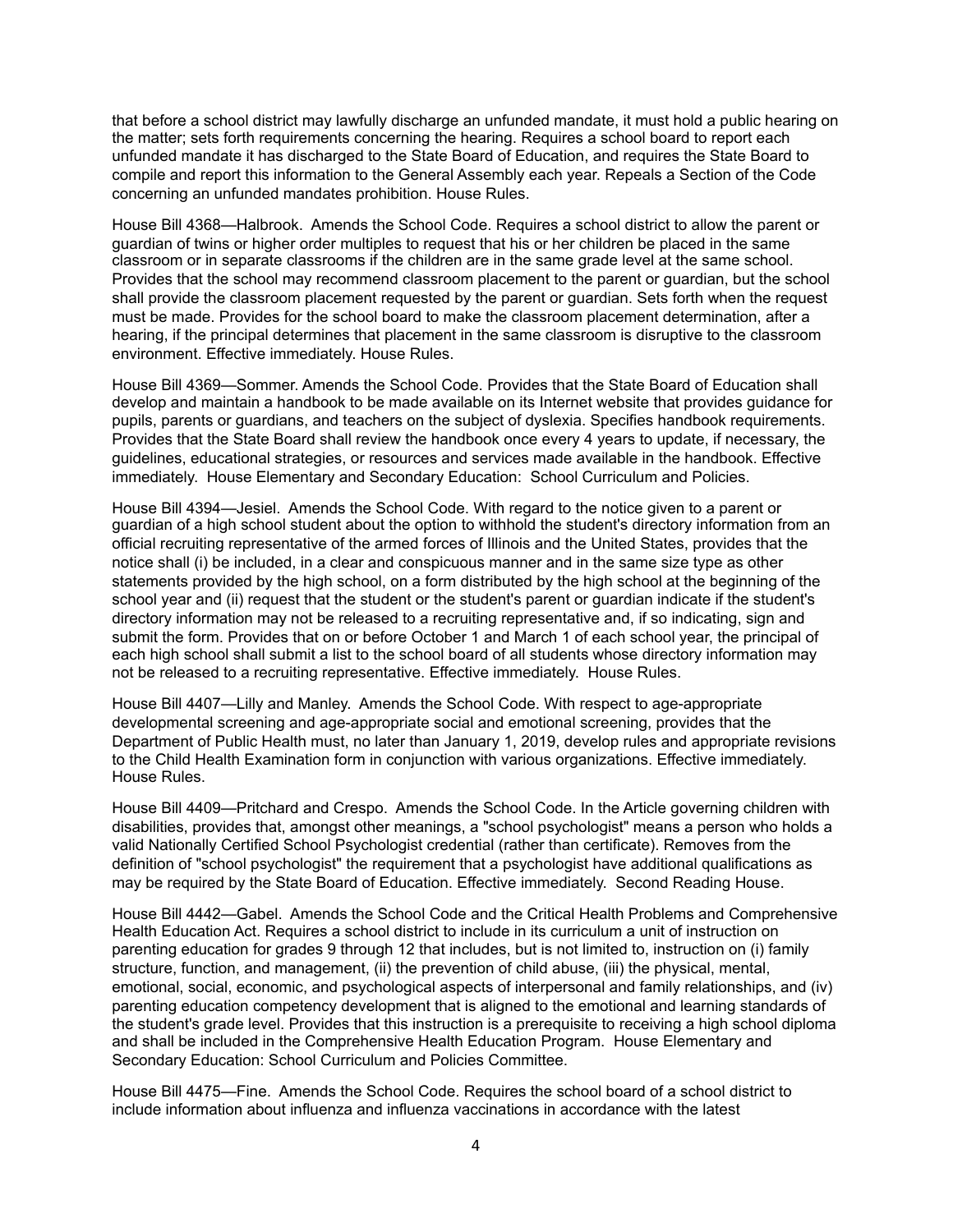recommendations of the Advisory Committee on Immunization Practices of the Centers for Disease Control and Prevention when it provides information on immunizations, infectious diseases, medications, or other school health issues to the parents or guardians of students. House Rules.

House Bill 4514—Pritchard and Olsen. Amends the School Code. Provides that only persons licensed and endorsed as a school counselor under the Code may use the title "school counselor". Second Reading House.

House Bill 4524—C. D. Davidsmeyer. Amends the School Code. With respect to school districts other than the Chicago school district, provides that at least once every 2 years at an in-service training program or at another appropriate time when school personnel are scheduled to be in attendance and in addition to other topics covered at training throughout the school year, school personnel who work with pupils in grades kindergarten through 12 and are employed by the school district shall be trained to identify the warning signs of mental illness and suicidal behavior in youth and shall be taught appropriate intervention and referral techniques (instead of providing that in addition to other topics at in-service training programs, school guidance counselors, teachers, school social workers, and other school personnel who work with pupils in grades 7 through 12 shall be trained to identify the warning signs of mental illness and suicidal behavior in adolescents and teens and shall be taught appropriate intervention and referral techniques). Makes similar changes with respect to the Chicago school district. Effective immediately. House Rules.

House Bill 4529—Davidsmeyer. Amends the School Code. Provides that any school district that has a local chapter of the National FFA Organization shall permit a pupil that is enrolled in a nonpublic school to participate in the school district's chapter without requiring part-time attendance if the student resides within the boundaries of the school district. Provides that the school district shall obtain authorization from the pupil's parent or guardian before the pupil may participate in the chapter. Provides that the school district may charge the pupil's parent or guardian a fee, subject to determination by the school district, to cover the costs associated with the pupil's participation in the chapter. Effective immediately. House Rules.

House Bill 4597—Moeller. Amends the School Code. Provides that all children in kindergarten and the second, sixth, and ninth grades (rather than all children in kindergarten and the second and sixth grades) of any public, private, or parochial school shall have a dental examination. Provides that all children, regardless of grade level, shall have a dental examination immediately prior to or upon enrolling for the first time in any public, private, parochial, or nursery school. Sets forth additional information that a school must report to the State Board of Education with respect to children receiving a required dental examination. House Rules.

House Bill 4657—Manley. Amends the School Code. Creates the Emotional Intelligence Education Task Force to develop curriculum guidelines on emotional intelligence; sets forth provisions concerning its membership, duties, administration, and dissolution. Provides that, beginning with the 2019-2020 school year, every public elementary school and high school shall include in its curriculum a unit of instruction studying emotional intelligence. Requires this unit of instruction to include teaching how to recognize, direct, and positively express emotions. Permits a school board to use the Task Force's guidelines in developing this unit of instruction. Effective immediately. House Rules.

House Bill 4658—Manley. Amends the School Code. Requires a school board to adopt and implement a policy on how to recognize mental health issues and how to properly address them. Provides that, as part of this policy, a school board shall require in-service training of licensed school personnel and administrators to include, at least once every 2 years, training on the current best practices regarding the identification of and recommended courses of action for mental health issues. Effective July 1, 2018. House Rules.

House Bill 4704—Halpin. Amends the School Code. With respect to the requirement that children in certain grades receive a health examination, provides that the Department of Public Health shall, by rule, extend to November 15 the date by which proof of having the health examination must be presented for children who show an undue burden or a lack of access to a physician licensed to practice medicine in all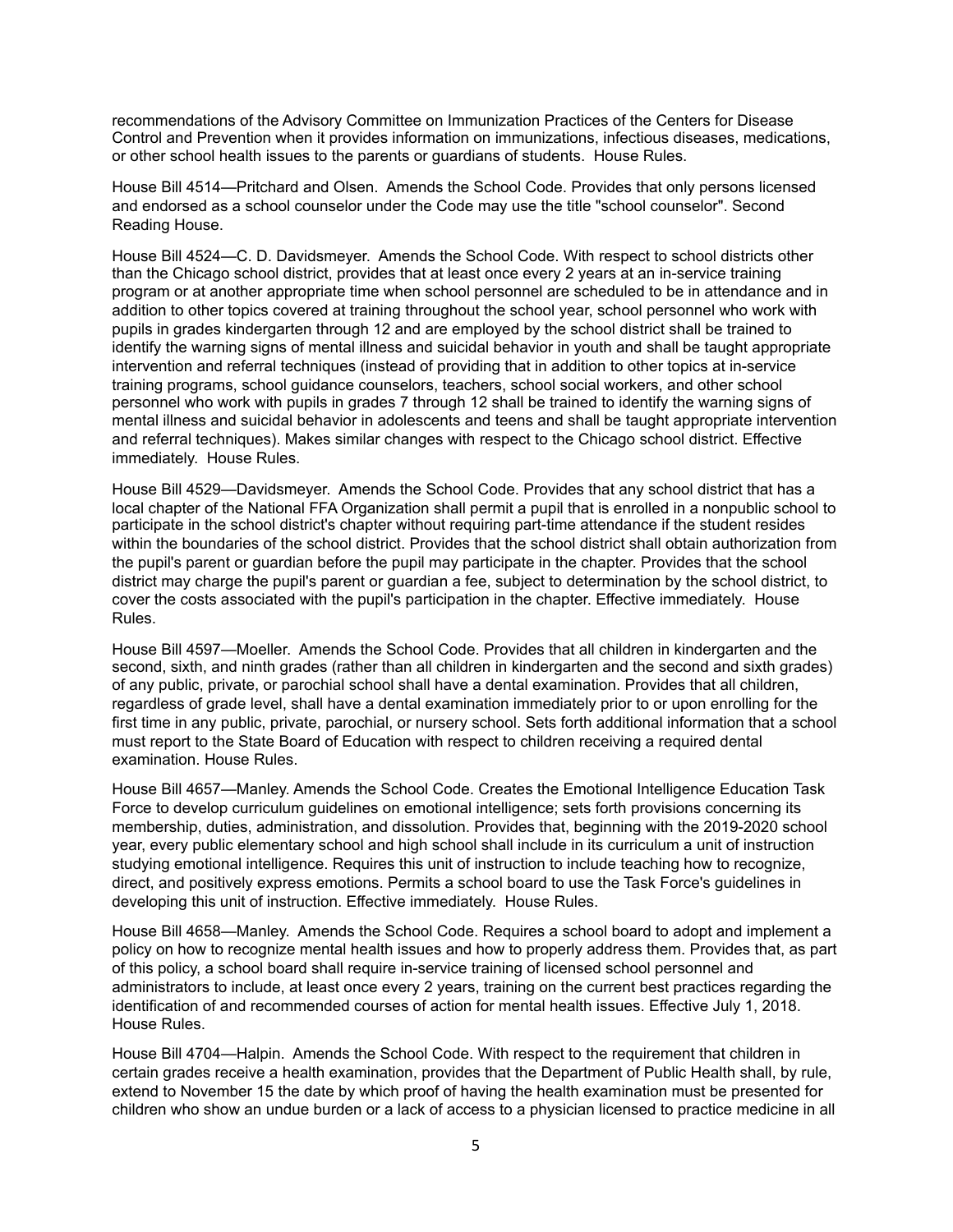of its branches, a licensed advanced practice registered nurse, or a licensed physician assistant. Makes related changes. Effective immediately. House Elementary and Secondary Education: School Curriculum and Policies.

House Bill 4706—Scherer. Amends the School Code. Provides that a school board may require of new substitute teachers evidence of physical fitness to perform duties assigned and shall require of new substitute teachers evidence of freedom from communicable disease, and provides that evidence may consist of a physical examination by a health care provider (instead of treating substitute teachers like other new employees who are required to provide evidence of physical fitness to perform duties assigned and freedom from communicable disease through a physical examination by a health care provider). Effective immediately. House Elementary and Secondary Education: Licensing Admin and Oversight.

House Bill 4730—Scherer. Amends the School Code. Provides that an approved waiver from or modification to a physical education mandate may remain in effect for a period not to exceed 2 school years (rather than 5 school years like other mandate waivers) and may be renewed no more than 2 times upon application by an eligible applicant. Provides that an approved waiver from or modification to a physical education mandate may be changed within the 2-year period by the school board or regional superintendent of schools, whichever is applicable, following the procedure set forth in the Code for the initial waiver or modification request. Provides that a school board may determine the schedule or frequency of physical education courses, provided that an elementary school pupil engage in a course of physical education for a minimum of 150 minutes per week and a high school pupil engage in a course of physical education for a minimum of 225 minutes per week (rather than engaging in a course of physical education for a minimum of 3 days per 5-day week). Effective July 1, 2018. House Elementary and Secondary Education: School Curriculum and Policies..

House Bill 4738-Mayfield. Amends the Illinois Income Tax Act. Creates a deduction in an amount equal to the wages paid to an Illinois-licensed teacher attributable to his or her employment as a teacher in any grade from pre-K through grade 12 at an Illinois public school. Provides that the deduction is exempt from the Act's automatic sunset provision. Effective immediately. House Rules.

House Bill 4742—Ford. Amends the School Code. Provides that, by January 1, 2019, the State Board of Education shall implement a program and adopt rules to allow school districts to supplement their substitute teacher recruitment for elementary and secondary schools with the use of recruiting firms. Defines "recruiting firm". Specifies program requirements. Prohibits school districts from using recruiting firms to circumvent collective bargaining agreements or laws. Amends the Illinois Pension Code. Provides that the term "teacher" or "substitute teacher" does not include and service credit may not be granted to an individual employed by an entity that provides substitute teaching services under the program and is not a school district. Effective immediately. House Rules.

House Bill 4755—J. Hoffman. Amends the School Code. Provides that no less than 50% of the custodial employees employed by a school board shall be certified as structural pest control technicians by the Department of Public Health. Provides that the school board shall pay any application or examination fee required for the certification of a custodial employee. House Rules.

House Bill 4777—Chapa LaVia. Amends the Chicago School District Article of the School Code. Provides that if a principal is rated as exceeding expectations in his or her evaluation, the local school council's vote to not renew the principal's contract must be agreed to by a minimum of 90% of the council's members. Provides that if the principal is rated as meeting expectations, the vote to not renew the contract must be agreed to by a minimum of 75% of the council's members. Provides that in order to not renew the contract of a principal whose school's rating rises at least 2 levels during his or her tenure at the school, the local school council's vote to not renew must be agreed to by a minimum of 90% of the council's members. Provides that in order to not renew the contract of a principal whose school's rating rises one level during his or tenure at the school, the local school council's vote to not renew must be agreed to by at a minimum of 75% of the council's members. Provides that in order to not renew the contract of a principal of a school that has attained the district's highest rating, the local school council's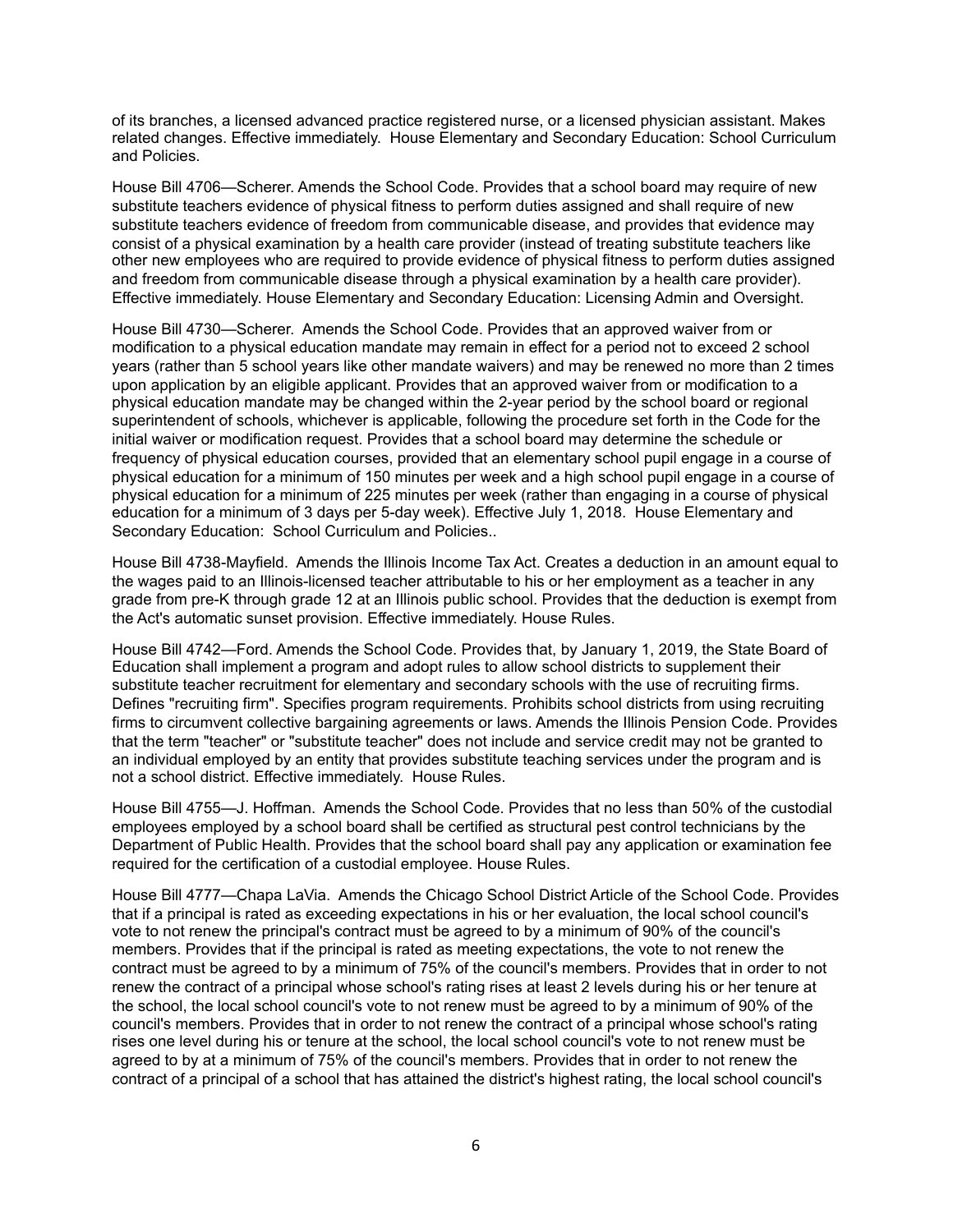vote to not renew must be agreed to by at a minimum of 70% of the council's members. Effective July 1, 2018. House Rules.

House Bill 4789—Breen and Morrison. Amends the School Code. Makes changes with regard to the limitation of administrative costs. Defines "consumer price index", "expenditures per pupil", "general administration expenditures", and "school administration expenditures". Provides that for each school year, beginning with the 2019-2020 school year, each school district shall undertake budgetary and expenditure control actions so that the increase in each of administrative expenditures (with the exception of the Chicago school district, whose limit is not changed), general administration expenditures, and school administration expenditures per pupil for that school year over the prior school year does not exceed the percentage increase, if any, in the consumer price index for the 12 months ending on the previous December 31 or 5%, whichever one is less. Makes conforming changes. House Second Reading Short Debate..

House Bill 4806—Hoffman. Amends the School Code. With regard to State assessments, provides that the State Board of Education shall develop a process for the college and career ready assessment that allows a school board to apply to the State Board to utilize the nationally recognized and locally selected assessment option of the federal Every Student Succeeds Act. Requires that the State Board of Education adopt technical criteria under specified federal law and rule to evaluate the proposed assessment. Effective immediately. House Rules.

House Bill 4835—Ives. Amends the School Code. Requires the State Board of Education to withhold a school district's evidence-based funding for any given school year in which the chief county assessment officer for any portion of the district intentionally fails to properly and accurately prepare assessments under the Property Tax Code for property within the district for the preceding levy year until such time as the State Board determines that such assessments have been correctly prepared. Effective immediately. House Rules.

House Bill 4860—Fortner. Amends the School Code. Changes the electronic-learning days program from a pilot program to a permanent program. Makes conforming changes. Effective immediately. House Elementary and Secondary Education: School Curriculum and Policies.

House Bill 4870—Lang. Amends the School Code. Requires a school district, public school, charter school, or nonpublic school to authorize a parent or guardian of a student who is a qualifying patient to administer a medical cannabis infused product to the student on school premises or a school bus if both the student (as a qualifying patient) and the parent or guardian (as a designated caregiver) have been issued registry identification cards under the Compassionate Use of Medical Cannabis Pilot Program Act. Defines terms. Provides that a parent or guardian may not administer a medical cannabis infused product if the administration would create disruption to the school's educational environment or would cause exposure of the product to other students. Provides that nothing in the provision requires a member of the school's staff to administer a medical cannabis infused product to a student. Amends the Compassionate Use of Medical Cannabis Pilot Program Act. Makes conforming changes. Effective immediately. House Elementary and Secondary Education: Licensing Administration and Oversight.

House Bill 4899—Guzzardi. Amends the School Code. Provides that there is a moratorium on the establishment of new charter schools in financially distressed school districts, including new campuses of existing charter schools, for such a time as the school district meets the definition of a financially distressed school district. House Appropriations—Elementary and Secondary Education..

House Bill 4902—Wheeler. Creates the School Districts of Innovation Act, the purpose of which is to grant school districts greater autonomy to implement innovative practices that improve student academic performance and benefit the whole child by removing obstacles that currently exist in law or rules. Provides that school districts seeking to obtain designation as a district of innovation from the State Superintendent of Education must establish an innovation committee to develop an innovation plan; sets forth provisions concerning the committee and plan. Contains provisions concerning statutory and regulatory mandates; innovation plan submission and designation; financial support for innovation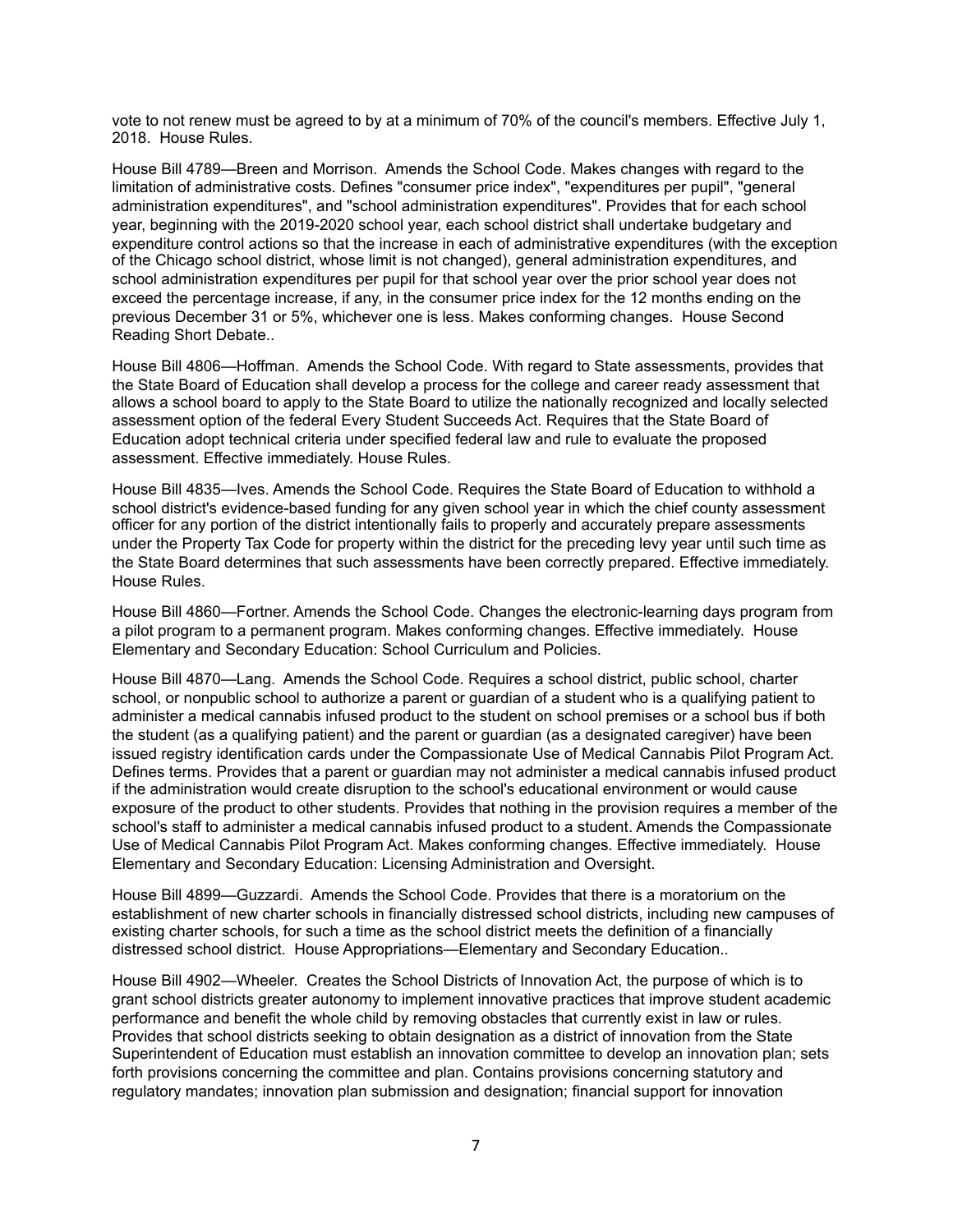planning; district of innovation review, renewal, and revocation; reporting; and rulemaking. Effective immediately. House Rules.

House Bill 4908—Moeller. Amends the School Code. Provides that all children in kindergarten and the second, sixth, and ninth grades (rather than all children in kindergarten and the second and sixth grades) of any public, private, or parochial school shall have a dental examination. House Elementary and Secondary Education: School Curriculum and Policies.

House Bill 4916—Lilly. Amends the School Code. Provides that every public elementary school shall include in its 6th, 7th, and 8th grade curriculum, beginning with the 2018-2019 school year, at least one semester of civics education. Sets forth requirements for the course content. Allows school districts to utilize private funding available for the purposes of offering civics education. Effective July 1, 2018. House Rules.

House Bill 4927—Chapa LaVia. Amends the Chicago School District Article of the School Code. Requires the school district to provide all copies of teacher evaluations to the exclusive bargaining representative of the school district's teachers within 7 days after issuing the evaluations. House Rules.

House Bill 4956—Cavaletto. Amends the Educator Licensure Article of the School Code. Provides that, beginning with the 2019-2020 academic year, every public university in this State that offers an educator preparation program must offer to those students enrolled in the educator preparation program a 3-year degree completion program. Provides that prior to implementation of the program, a public university shall submit to the Board of Higher Education the curriculum and requirements of its program for approval. Provides that upon completion of the program, a student shall receive a bachelor's degree and qualify for entitlement for licensure. Requires the Board of Higher Education, in consultation with the State Educator Preparation and Licensure Board and the State Board of Education, to adopt rules to implement the program. Effective immediately. House Rules.

House Bill 4970—Wallace. Amends the State Finance Act to create the Trauma Response Fund as a special fund in the State treasury. Amends the School Code. Requires school boards to develop a trauma response protocol that shall be implemented in response to a traumatic event at a school, including, but not limited to, a shooting at the school. Sets forth various requirements for the protocol, including response by hospitals, trauma intervention services, and community engagement. Provides that all moneys in the Trauma Response Fund shall be paid as grants to school districts to implement the trauma response protocol. Amends the University of Illinois Hospital Act and Hospital Licensing Act to make conforming changes. Amends the Use Tax Act, Service Use Tax Act, Service Occupation Tax Act, and Retailers' Occupation Tax Act. Imposes a 1% surcharge on firearm ammunition, which shall be deposited into the Trauma Response Fund. Effective immediately. House Rules.

House Bill 5043—Martwick, Amends the School Code and the Illinois Educational Labor Relations Act. Provides that, on and after September 1, 2019, all teacher evaluation ratings on record as "excellent", "proficient", or "needs improvement" are considered "effective", and all teacher evaluation ratings on record as "unsatisfactory" are considered "ineffective" for the purposes of the Employment of Teachers Article. Makes other changes concerning the waiver or modification of mandates; school report cards; license suspension or revocation; contractual continued service; removal or dismissal of teachers; an optional alternative evaluative dismissal process; evaluation plans; a local appeal process for ineffective ratings; rules; the appointment and promotion of teachers in Chicago; alternative procedures for teacher evaluation, remediation, and removal in Chicago; and the Open Meetings Act. House Rules.

House Bill 5074—Bellock. Amends the School Code. Provides that, subject to appropriation, the State Board of Education shall develop, implement, and administer a program to award grants to school districts for the purpose of collaborating with community mental health providers to provide mental health services to the students of a school district. Requires the State Board to adopt any rules necessary to implement the provision. House Appropriations—Elementary and Secondary Education.

House Bill 5136—Slaughter. Amends the School Code. With regard to the development of teacher evaluation plans, provides that, beginning with the first school year following the effective date of the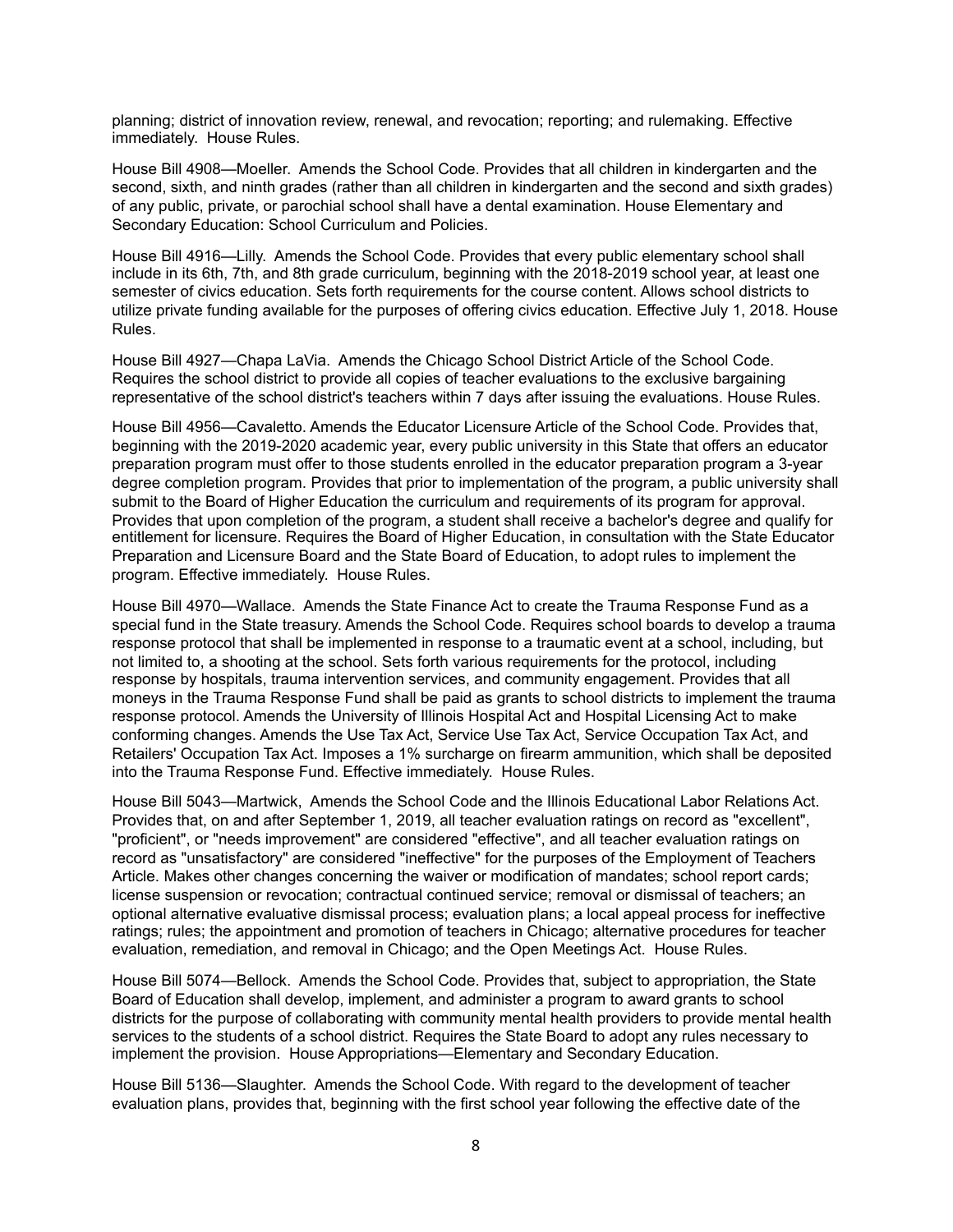amendatory Act, a joint committee (created by a school district to incorporate the use of data and indicators on student growth as a significant factor in rating teacher performance into the evaluation plan) shall meet no less than one time annually to assess and review the effectiveness of the district's evaluation plan for the purposes of continuous improvement of instruction and evaluation practices. House Rules.

House Bill 5144—Mayfield. Amends the School Code. Provides that, beginning with the 2018-2019 school year, a school board with a pupil attending an area secondary vocational school shall pay the vocational school tuition based upon the vocational school's per capita cost or the school district's per capita cost, whichever one is greater (instead of just the vocational school's per capita cost). Effective immediately. House Rules.

House Bill 5145—Mayfield. Amends the School Code. Provides that, beginning with the 2018-2019 school year, a student in kindergarten may not receive an out-of-school suspension of 3 days or less for the student's disruption to other students' learning opportunities and may not receive an out-of-school suspension of longer than 3 days for substantially disrupting, impeding, or interfering with the operation of a school. Effective immediately. House Rules.

House Bill 5170—Olsen. Amends the School Code. Changes references in the Code from "English Language Learner" to "English Learner" and from "vocational education" to "career and technical education". Repeals a provision providing that it is unlawful for any county superintendent of schools to practice any other profession. Makes other changes regarding Early Childhood Education Block Grant reports, suspension or revocation of an educator license, charter school reports, and powers and duties of the State Board of Education. House Elementary and Secondary Education: School Curriculum and Policies.

House Bill 5175—Hoffman. Amends the School Code. Provides that, beginning July 1, 2019, in fixing the salaries of teachers, a school board shall pay those who serve on a full-time basis a rate not less than \$40,000 per year. Removes a provision providing for a periodic teacher salary increase schedule. Makes conforming changes. House Rules.

House Bill 5191—Cassidy. Amends the Invest in Kids Act. Provides that a qualified school that accepts scholarship students must comply with: all provisions of federal and State laws and rules applicable to public schools pertaining to special education and the instruction of English learners and certain provisions of the School Code concerning charter schools; provisions of the Illinois Humans Rights Act; and specific provisions of the School Code. Effective Immediately. House Rules.

House Bill 5195—Greenwood. Amends the Transportation Article of the School Code. Provides that each school board may provide free transportation for any pupil residing within 1 1/2 miles from the school attended where conditions are such that walking, either to or from the school to which a pupil is assigned for attendance or to or from a pick-up point or bus stop, constitutes a serious hazard to the safety of the pupil due to a course or pattern of criminal activity, as defined in the Illinois Streetgang Terrorism Omnibus Prevention Act. Provides for the adoption of guidelines by the local law enforcement agency as to what constitutes a serious safety hazard due to a course or pattern of criminal activity. Provides that the State Board of Education, in consultation with the local law enforcement agency, shall review the findings of the school board concerning a course or pattern of criminal activity and shall approve or disapprove the school board's determination that a serious safety hazard exists within 30 days after the school board submits its findings to the State Board. Authorizes the local law enforcement agency to determine what constitutes a course or pattern of criminal activity. Makes related changes. Provides that the changes made by the amendatory Act do not apply to the Chicago school district. Effective immediately. House Rules.

House Bill 5196—Greenwood. Amends the Educator Licensure Article of the School Code. Provides that, beginning July 1, 2018, a licensee who holds a paraprofessional educator endorsement on an Educator License with Stipulations is not required to pay a license renewal fee. Effective immediately. House Rules.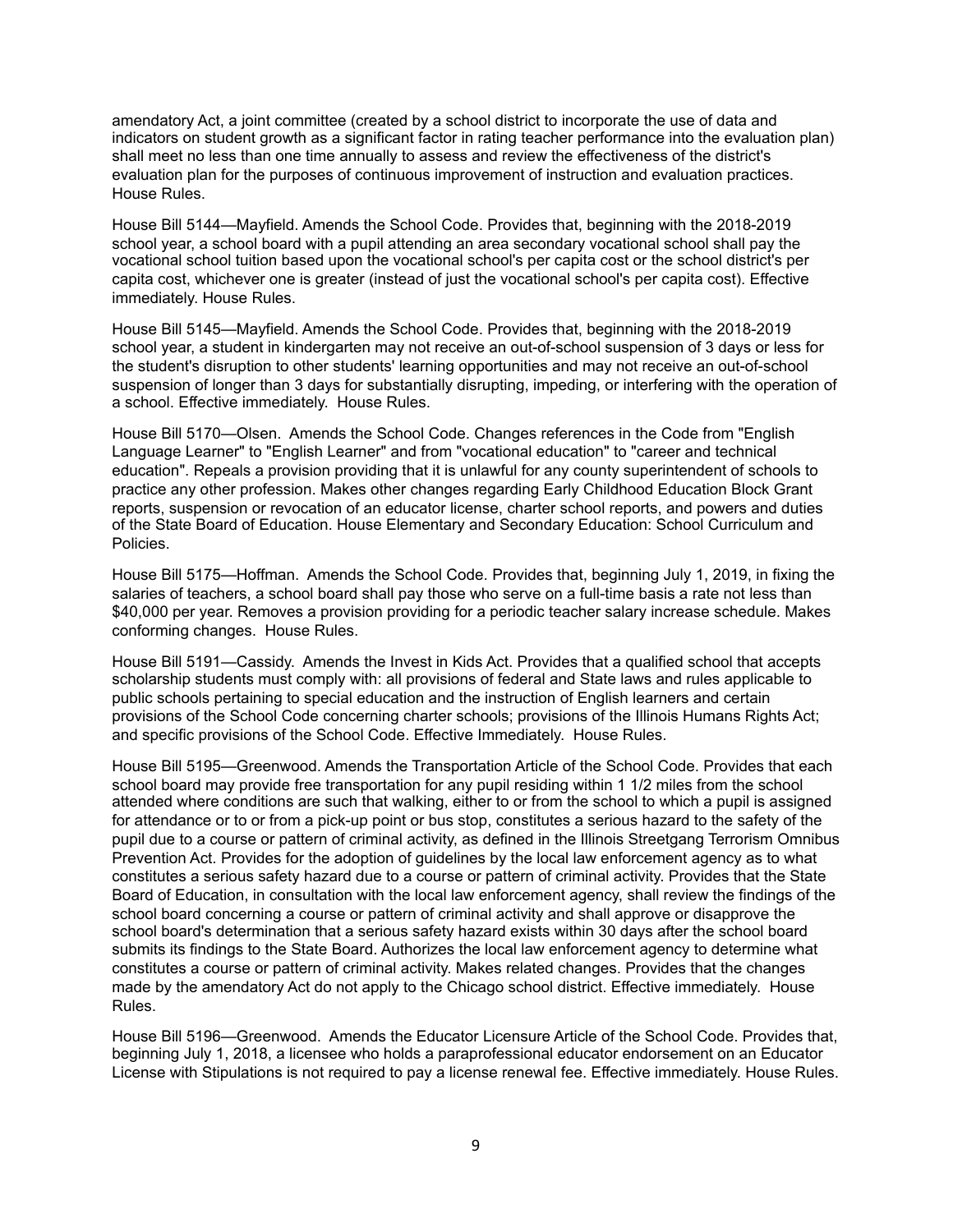House Bill 5204—N. Smith. Amends the School Code. Provides that, beginning with the 2019-2020 school year, each school district that maintains grades 9 through 12 shall require each student in grade 11 to file an application for admission to a public or private college, university, trade or vocational school, or internship or apprenticeship program or for entry into military service as a prerequisite to receiving a high school diploma; defines "military service". House Rules.

House Bill 5241—Will Davis. Amends the Children with Disabilities Article of the School Code. Provides that, in a school district with a population of more than 500,000 inhabitants, the principal and all school personnel who are regular members of an individualized education program team shall determine the special education staffing needs of the school based on individualized education program minutes, status of the school's least restrictive environment, optimal scheduling protocols, and other relevant factors. Provides that once a staffing level is set, the school board shall provide full staffing for the school and shall fund the total cost of each position. Provides that the school board may not reduce the special education staffing levels of a school in which the general staffing levels are less than 90% of the State average. Provides that the school board may require more efficient staff scheduling if the scheduling does not impair or hinder any reasonable goals of the school's general education program. Prohibits the school district from banning the use of any measure that would prevent or delay an individualized education program team from adding a service to the program or creating a time restriction in which a service is prohibited from being added to the program. Makes other changes. Effective July 1, 2018. House Rules.

House Bill 5247—Pritchard. Amends the School Code. Provides that, no later than 6 months after the effective date of the amendatory Act, the State Board of Education shall adopt rules as may be necessary to allow students of any high school in this State who are 16 years of age or older to participate in registered apprenticeship programs; defines "registered apprenticeship program". Provides that the rules shall include the waiver of all non-academic requirements mandated for graduation from a high school under the Code that would otherwise prohibit or prevent a student from participating in a registered apprenticeship program. Makes related changes. Effective immediately. House Rules.

House Bill 5249—Dan Brady. Amends the Children with Disabilities Article of the School Code. Provides that the parent or guardian of a child with disabilities who resides in a school district shall have the option of enrolling the child in a school district in which the child was previously enrolled as long as that school district is, in whole or in part, within the county in which the child currently resides. Requires the school district in which the child currently resides to grant proper permit to the child's parent or guardian to allow the child to enroll in a school district outside of the district in which he or she resides. Sets forth provisions concerning special education reimbursement, evidence-based funding apportionment, and transportation costs. Effective immediately. House Elementary and Secondary Education: Licensing Administration and Oversight.

House Bill 5252—Andrade. Amends the School Code. Provides that if an educational support personnel employee is removed or dismissed as a result of a decision of the school board to decrease the number of educational support personnel employed by the board or to discontinue some particular type of educational support service and he or she accepts the tender of a vacancy within one calendar year from the beginning of the following school term, then that employee shall maintain any rights accrued during his or her previous service with the school district. House Rules.

House Bill 5336—L. Wallace. Amends the School Code. Provides that State funds may not be used to fund a non-profit teacher training program that has (i) a 2-year residency requirement for a corps member of Teach for America and (ii) no requirements for formal teacher training prior to admitting an individual into the program. Effective July 1, 2018. House Rules.

House Bill 5343—Lilly. Creates the Education Prioritization Act. Beginning with fiscal year 2019, requires the General Assembly to appropriate for the evidence-based funding formula under the School Code an amount that is equal to or exceeds the sum of: (i) the total amount appropriated for the evidence-based funding formula during the fiscal year immediately preceding the fiscal year for which the appropriation is being made; and (ii) 51% of total new general funds available for spending from estimated growth in revenues and funds available because of budgeted program growth and decline in the fiscal year for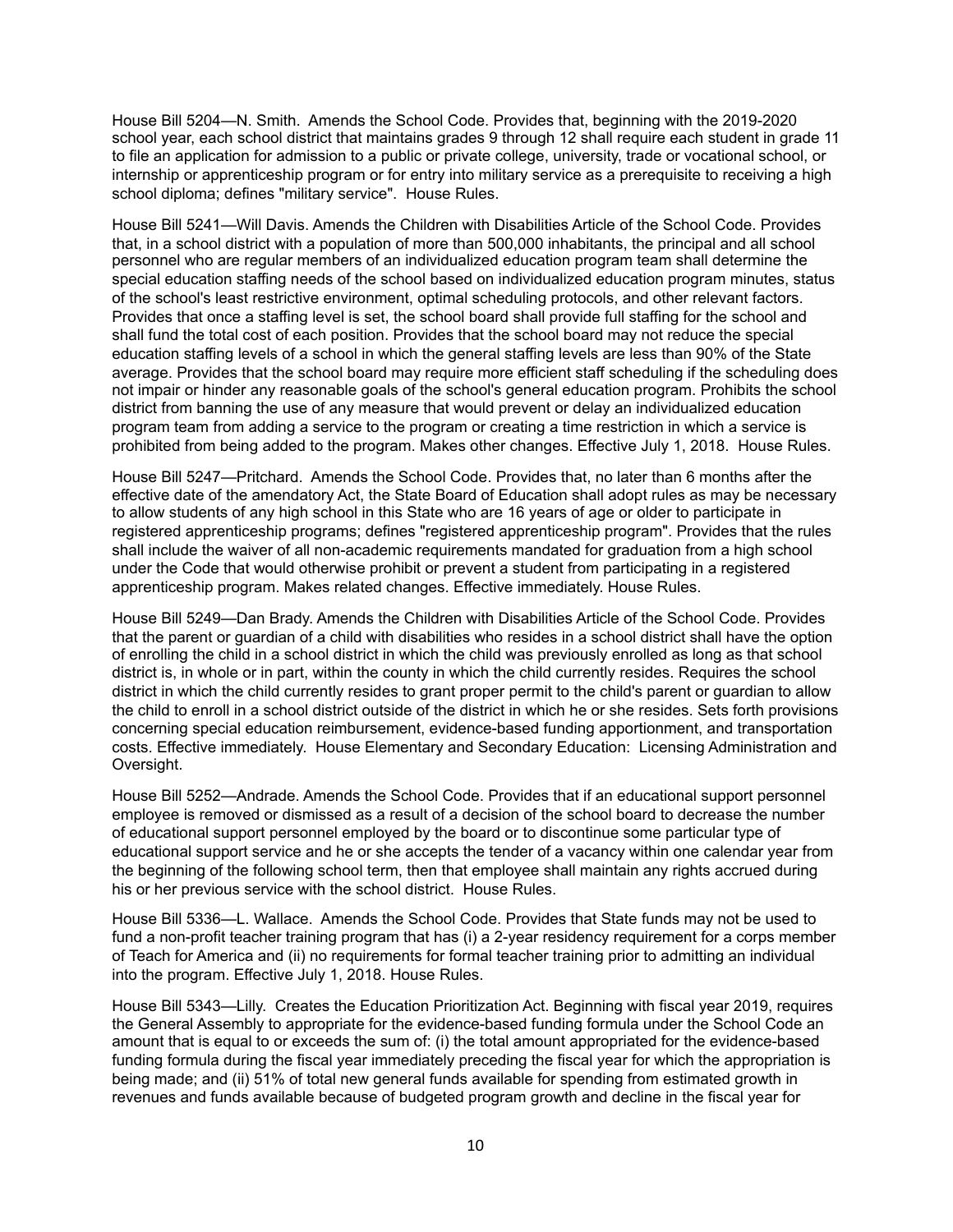which the appropriation is being made; but in no event shall the sum be less than a certain percentage required under the Act. Requires a continuing appropriation if the General Assembly fails to make sufficient appropriations to fund the evidence-based funding formula. Amends the School Code to make changes concerning a system for accounting for revenues and expenditures and evidence-based funding. Amends the State Mandates Act to require implementation without reimbursement. Effective immediately. House Rules.

House Bill 5347—M. Evans. Amends the Early Intervention Services System Act. Requires the Department of Human Services and the Illinois State Board of Education to jointly develop and implement a State policy under which parents of children with disabilities who previously received early intervention services under the Act may choose the continuation of those services until such children reach the age of 5 or enter, or are eligible under State law to enter, kindergarten. Provides that implementation of the new policy shall be contingent on the Department (i) holding public hearings as provided under the Act and (ii) complying with all applicable federal requirements. Effective January 1, 2019. House Special Needs Service.

House Bill 5481—Guzzardi. Amends the School Code. Provides that, no later than day 60 of instruction in each school year, a school board shall report to the State Board of Education for kindergarten through grade 12 classes certain information about actively employed teachers, pupil-teacher ratios, class instructors, and class sections; defines terms. Requires the State Board of Education to publish the information contained in the reports on its Internet website no later than December 1, 2019 and annually thereafter. Sets forth class size goals to be achieved by the 2020-2021 school year. House Rules.

House Bill 5556—Bennett. Amends the School Code. With respect to the requirement that a student teacher authorize a fingerprint-based criminal history records check prior to the commencement of any student teaching experience or required internship, provides for the authorization to be made to and the student teacher's information to be submitted by the educator preparation institution at which the student teacher is enrolled (instead of the school district or non-public school where the student teaching is to be completed). Makes related changes. House Rules.

House Bill 5561—Swanson. Amends the School Code. Provides that a public school student receiving a high school diploma shall have the right to wear a military uniform at the student's high school graduation ceremony if the student has completed basic training for and is an active member of a branch of the United States Armed Forces and is in good standing with his or her branch of the United States Armed Forces. Provides that a school's uniform or dress code policy shall comply with this provision. House Elementary and Secondary Education: School Curriculum and Policies.

House Bill 5568—Stratton. Amends the School Code. Provides that an art educator endorsement on an Educator License with Stipulations may be issued to an applicant who has completed (i) a minimum of 60 semester hours of coursework from a regionally accredited institution of higher education or an accredited art school and (ii) a minimum of 2,000 hours of experience that is not education experience in each area to be taught by the applicant. Provides that an art educator endorsement on an Educator License with Stipulations is valid until June 30 immediately following 5 years of the endorsement being issued and may be renewed if the applicant passes the test of basic skills required under the Code for Educator Licenses with Stipulations. House Rules.

House Bill 5580—D. Brady. Creates the Behavior Analyst Licensing Act. Provides for licensure of licensed behavior analyst and licensed assistant behavior analyst. Creates the Advisory Board of Behavior Analyst. Provides qualifications for licensure application. Establishes the powers and duties of the Department of Financial and Professional Regulation, including, but not limited to, adopting rules setting forth minimum standards for licensure, taking disciplinary or non-disciplinary actions and authorizing examinations. Provides for grounds for disciplinary actions. Provides for civil and criminal penalties for violations of this Act. Creates provisions concerning hearings, including record of proceedings, appointment of hearing officers, and rehearings. Provides for judicial review of all final administrative decisions of the Department. Effective immediately. House Rules.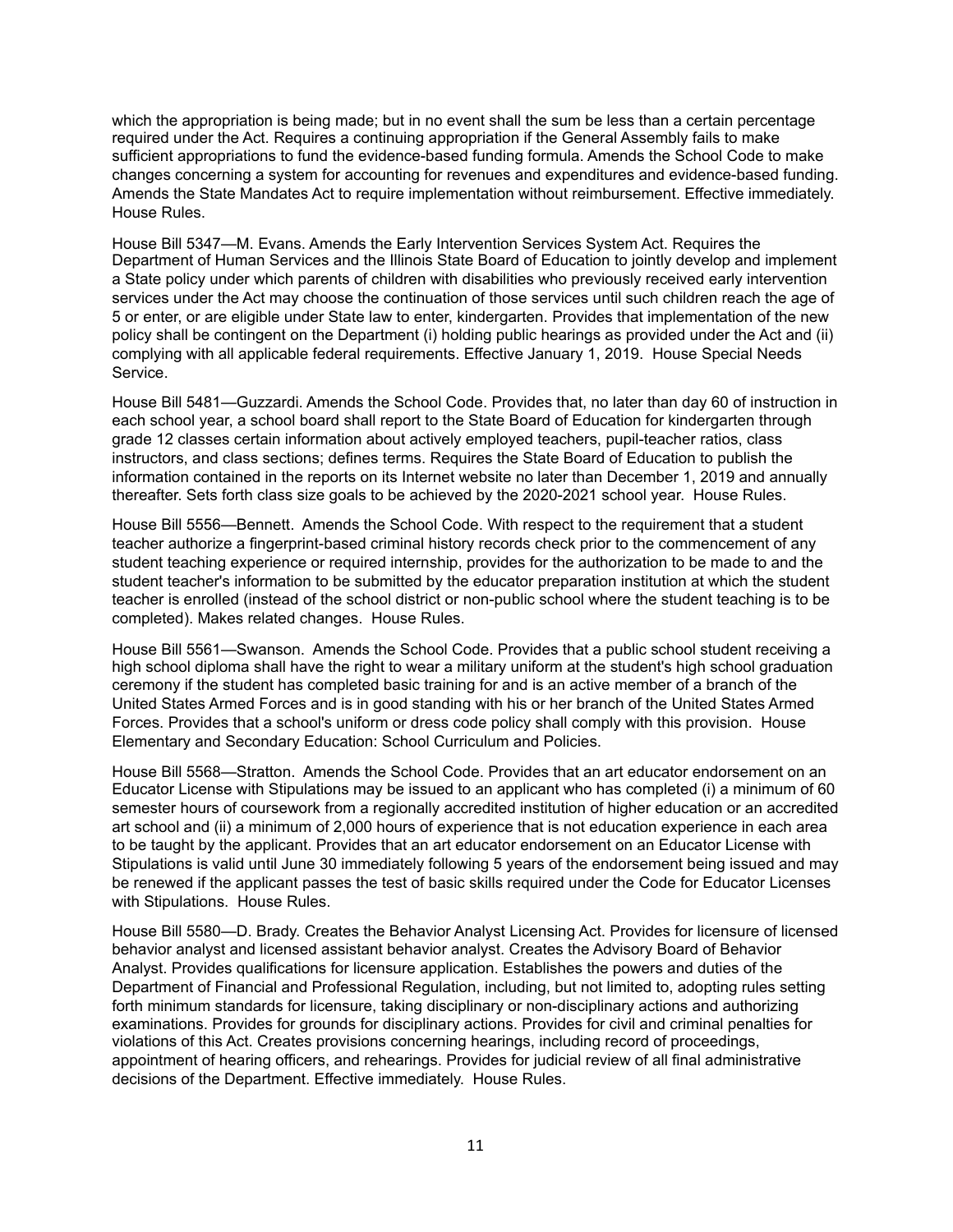House Bill 5588—Crespo. Amends the School Code. With regard to the State Board of Education developing recognition standards for student performance and school improvement, removes provisions providing for a Multiple Measure Index in determining standards for student performance. Changes references from the "No Child Left Behind Act of 2001" to the "Every Student Succeeds Act". Provides that, beginning in fiscal year 2018, the State Board of Education may identify a school district as eligible for targeted and comprehensive services under the federal Every Student Succeeds Act. Requires a 21st Century Community Learning Center Grant Program to provide grants to support whole child-focused (rather than academically focused) after-school programs that are aligned with the regular academic programs of a school and the academic needs of students who attend a high-poverty, low-performing school. Requires the State Board of Education to administer a climate survey to provide feedback from, at minimum, students in grades 4 through 12 and teachers on the instructional environment within a school. Repeals provisions governing the Multiple Measure Index and Annual Measurable Objectives, class size reduction grant programs, and highly qualified teachers under the federal No Child Left Behind Act of 2001. Makes other changes. Effective immediately. House Rules.

House Bill 5596—Moeller. Amends the School Code. With regard to the textbook block grant program, provides that the textbooks authorized to be purchased must accurately portray the diversity of our society, including the role and contributions of people protected under the Illinois Human Rights Act, and must be non-discriminatory as to certain characteristics under the Act. Provides that the teaching of history of the United States in public schools shall include a study of the role and contributions of lesbian, gay, bisexual, and transgender people in the history of this country and this State. Requires every public elementary school and high school to include in its curriculum a unit of instruction studying the significant role of lesbian, gay, bisexual, and transgender individuals in society. Specifies instruction requirements. Requires the regional superintendent of schools to monitor a school district's compliance with the curriculum requirements. Effective July 1, 2019. House Rules.

House Bill 5600—Conyears-Ervin. Amends the School Code. Provides that a school board shall require that schools provide daily recess for all students in kindergarten through grade 5. Provides that the recess must be at least 20 minutes in length. Provides that recess shall include unstructured play and may include organized games. Provides that if the principal determines that the weather is inclement, then the principal shall direct that recess be held indoors. Provides that a school board may require that schools provide daily recess for all students in grades 6 through 8. Requires a school board to prohibit the withholding of recess as a disciplinary action. Effective July 1, 2018. House Rules.

House Bill 5601—Conyears—Ervin. Amends the School Code. Provides that, at least once every 2 years, a school board shall conduct an in-service training program for all school personnel on the identification of special needs in students and shall be taught appropriate referral techniques. Effective immediately. House Rules.

House Bill 5613—Harper. Amends the School Code. Requires school districts to develop and adopt a trauma response protocol by the 2019-2020 school year. Requires the trauma response protocol to include long-term responses to a traumatic incident, long-term care and counseling, and community engagement. Allows school districts to partner with local community providers in establishing and implementing the protocol. House Rules.

House Bill 5614—Harper. Amends the School Code. Provides that a school board may not implement a school closing if, within the preceding 10 years, another school within the same zip code of that school was subject to a school closing or 90% or more of the students at the school are classified as low-income students; defines "school closing". Effective January 1, 2019. House Rules.

House Bill 5627—T. Bennett. Amends the Educator Licensure Article of the School Code. Makes changes to provisions concerning the licensure powers of the State Board of Education, the State Educator Preparation and Licensure Board (including adding 2 members), types of licenses (including removing and adding certain endorsements on an educator license with stipulations), endorsements on professional educator licenses, educator testing, the minimum requirements for educators trained in other states or countries, application fees, license renewal, the Alternative Educator Licensure Program for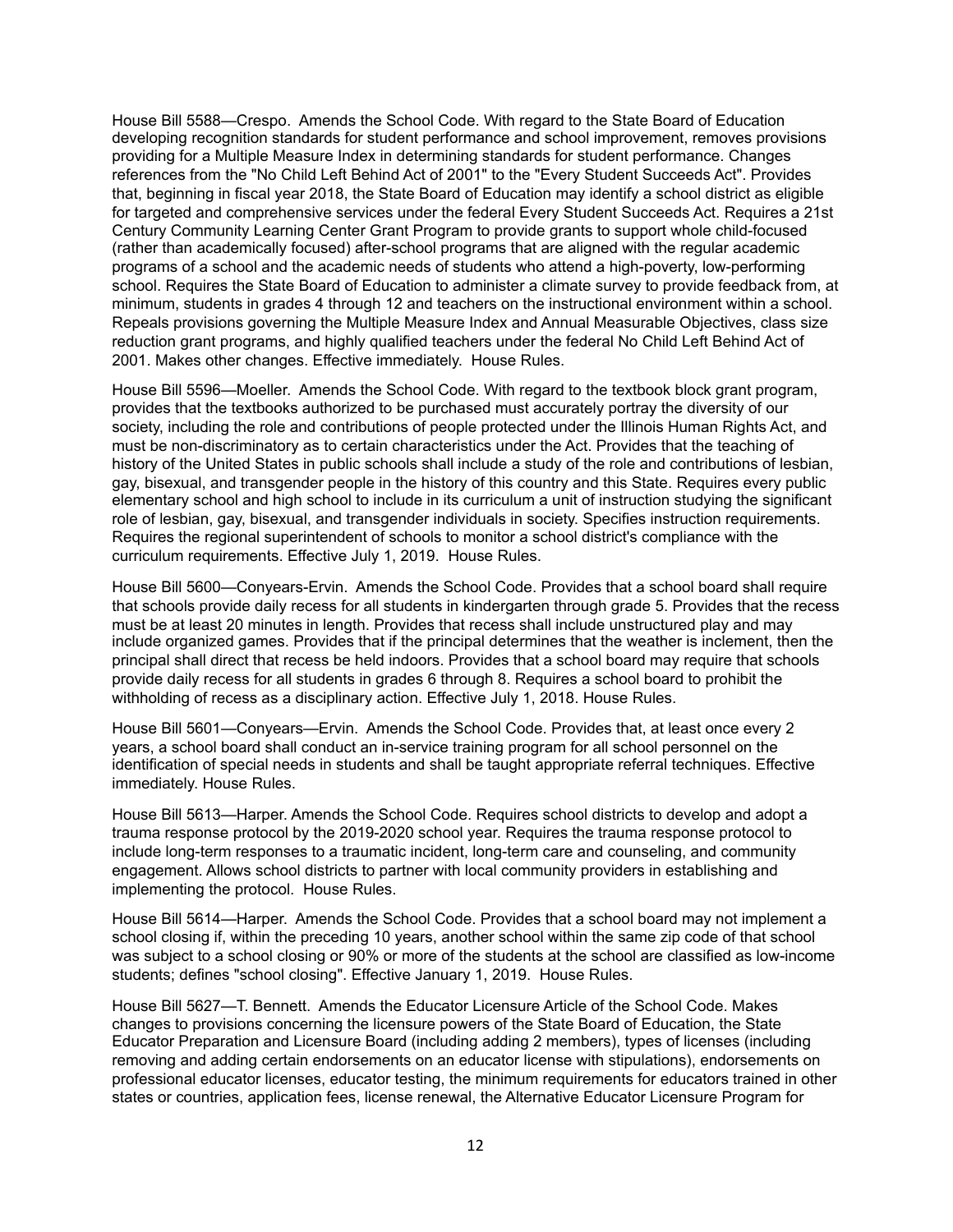Teachers, alternative route to superintendent endorsement programs, and the approval of educator preparation institutions. Effective July 1, 2018. House Elementary and Secondary Education: Licensing, Administration and Oversight.

House Bill 5634—Skillicorn. Amends the School Code. With regard to evidence-based funding, provides that an Organizational Unit may not use funds distributed to the Organizational Unit to make a payment toward travel, lodging, or dining expenses. Effective immediately. House Elementary and Secondary Education: Licensing, Administration, and Oversight..

House Bill 5653—McDermed and Olsen. Amends the School Code. Provides that a school board or an employer of a school bus driver that receives a complaint against a school bus driver from a parent or legal guardian of a school child, the school board, or a person who makes a complaint call under a provision of the Illinois Vehicle Code shall notify the Secretary of State within 30 days of the complaint. Amends the Illinois Vehicle Code. Provides that the Secretary of State may suspend a school bus driver permit for a period of 6 months after investigation of a complaint received from the employer or a school district of a permit holder. Makes conforming changes. House Rules.

House Bill 5654—B. Wheeler. Amends the Charter Schools Article of the School Code. Removes provisions providing that the total number of charter schools operating under this Article at any one time shall not exceed 120. Removes a provision limiting the number of charter schools to 70 in any city having a population exceeding 500,000. Removes a provision limiting the number of charter schools to 45 in the remainder of the State. Removes a provision providing that the State Board of Education shall assign a number to each charter submission it receives for its review and certification, based on the chronological order in which the submission is received by it. House Rules.

House Bill 5655—Skillicorn. Amends the School Code. Provides that prior to entering into an early employment contract termination agreement with a district superintendent or chief executive officer, a school board shall make the reasoning for the early termination available to the public. Provides that the termination agreement shall not include a confidentiality or non-disclosure clause. Effective immediately. House Rules.

House Bill 5656—Skillicorn. Amends the School Code. Provides that for a school district that has an approved waiver from the requirement that tuition be charged to non-resident pupils, the school district report card shall include the total cost of allowing non-resident pupils to attend the schools of the district free of charge or at a reduced-tuition charge, the number of non-resident pupils attending the schools of the district free of charge or at a reduced-tuition charge, and the number of such pupils who are the children of a parent or guardian who is a full-time or part-time employee or staff member of the school district. Effective immediately. House Rules.

House Bill 5684—Sosnowski. Amends the evidence-based funding provisions of the School Code. Beginning with the evidence-based funding calculation for the 2019-2020 school year, provides that an organizational unit's real receipts shall include the total amount of funds received from governmental entities other than the State during the preceding school year, including funds received from the federal government or a unit of local government, including any revenue from a school facility occupation tax or any tax increment finance revenue distributed to the organizational unit. House Rules.

House Bill 5696—E. Chris Welch. Creates the Bridge Program for Underrepresented Students Act. Defines terms. Provides that each public university in this State may establish a Bridge Program for underrepresented students. Specifies program requirements. Provides that a public university that establishes a Bridge Program shall, on or before September 1, 2019 and on or before September 1 of each subsequent year, publish on its website and make available to the public a report on the Program. Effective immediately. House Higher Education Committee.

House Bill 5721—S. Harper. Amends the Chicago School District Article of the School Code. Adds to the definition of "school action". Provides that, beginning on July 1, 2019, the facility performance standards published by the district must include the performance standards of safety measures in the district. Requires the data, information, and analysis published on the district's Internet website regarding the 10-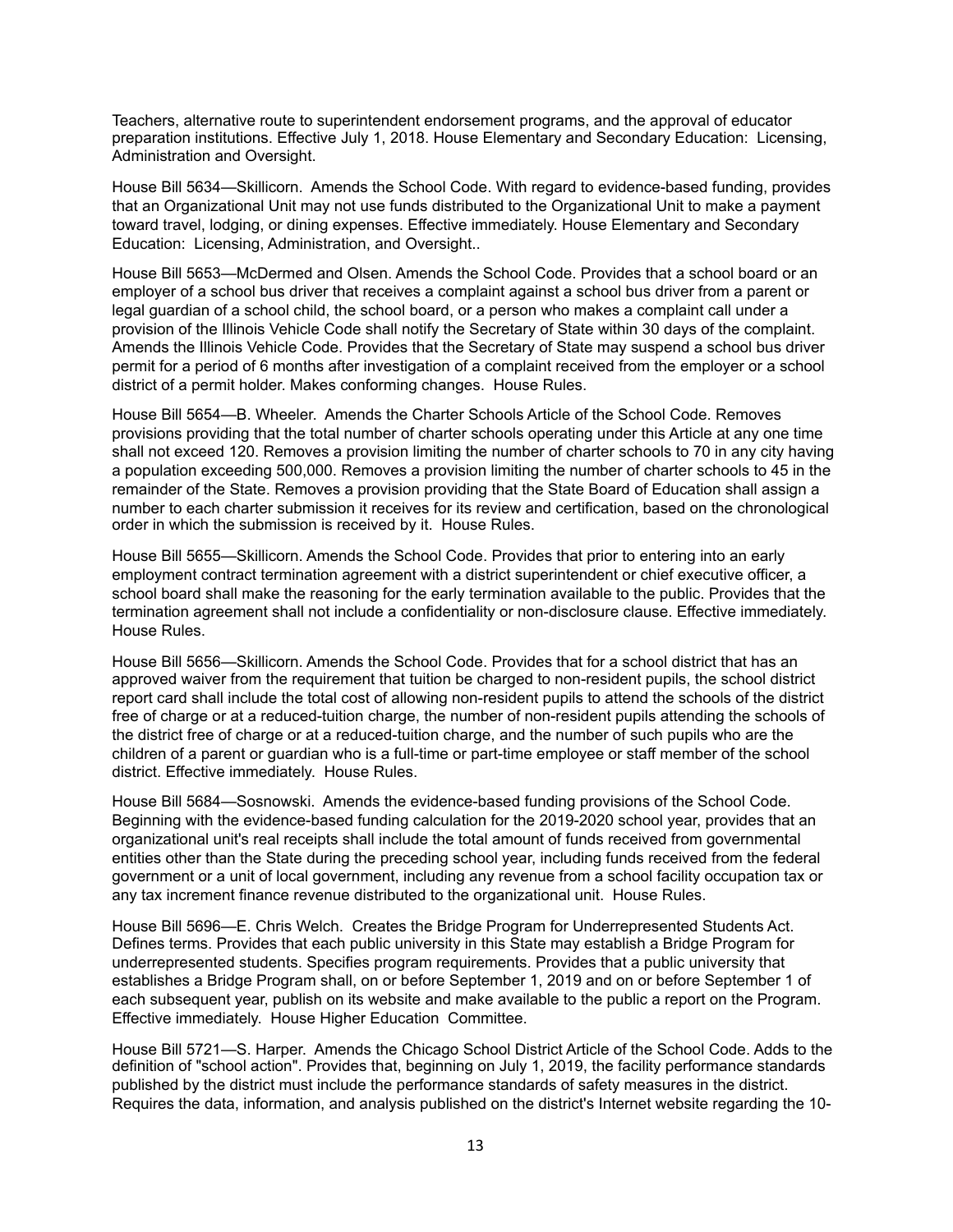year educational facility master plan to include a brief description of specific plans for special education programs, early childhood education programs, career and technical education programs, and any other programs that are space sensitive to avoid space irregularities, a description of a communications and community involvement plan for each community in the City of Chicago, historical and projected enrollment of each school, and other items. Requires the chief executive officer to publish a procedure for conducting an annual capital improvement hearing that shall discuss the district's annual capital budget. Adds to the requirements of the capital improvement plan published annually by the chief executive officer. Provides that beginning on June 1, 2019, and annually thereafter, the district shall conduct a regional capital budget hearing that describes planned projects for the year and reviews the 5-year capital budget and the educational facility master plan. Adds to the requirements of a school transition plan. Makes other changes. House Rules.

House Bill 5754—N. Phelps Finnie. Amends the School Code. Provides that a principal endorsement shall be affixed to a Professional Educator License of any holder who, in addition to other requirements in the Code, has at least 4 total years of teaching or 4 total years of working in the capacity of school support personnel in a school under the supervision of the Illinois Department of Corrections (or in combination with other permitted schools). House Rules.

House Bill 5770—Conroy. Amends the School Code. Provides that, beginning with the 2018-2019 school year, a school board shall notify students and the parents or guardians of students, electronically or in the form of a letter, that a student may be eligible to receive mental health services from the school district under a federal Section 504 plan. Effective immediately. House Rules.

House Bill 5771—Chapa LaVia. Amends the School Code. Provides that, beginning July 1, 2018, any publicly funded early childhood program receiving Preschool for All Block Grant funds or Preschool for All Expansion Block Grant funds shall collect and review its chronic absence data and determine what systems of support and resources are needed to engage chronically absent students and their families to encourage the habit of daily attendance and promote success; defines "chronic absence". Sets forth actions that are encouraged. Provides that, on or before July 1, 2020, and annually thereafter, an early childhood program shall report all the data collected to the State Board of Education, which shall make the report publicly available via the Illinois Early Childhood Asset Map Internet website and the Preschool for All Program or Preschool for All Expansion Program triennial report. Effective July 1, 2018. House Elementary and Secondary Education: School Curriculum and Policies..

House Bill 5786---Mayfield. Amends the School Code. Provides that, beginning with the 2018-2019 school year, an in-school suspension program provided by a school district for any students in kindergarten through grade 12 shall focus on promoting non-violent conflict resolution and positive interaction with other students and school personnel. Provides that a school district may employ a substitute teacher to oversee an in-school suspension program in kindergarten through grade 12. Effective immediately. House Rules.

House Bill 5789—Conroy. Amends the School Code. Creates the Regional Office of Education Task Force. Provides for the membership of the Task Force. Provides that the Task Force shall conduct a study relating to the services provided by the regional offices of education in this State and shall provide the offices with recommendations for improvement. Provides that the Task Force shall report its recommendations and the findings of the study to the State Board of Education, the Governor, and the General Assembly on or before July 1, 2019, at which time the Task Force shall be dissolved. Repeals these provisions on July 1, 2020. Effective immediately. House Rules.

House Bill 5795—Chapa LaVia. Amends the School Code. In the Article governing compulsory attendance of pupils, provides that the term "truant" means a child who is subject to compulsory school attendance and who is absent without valid cause, as defined in the Article, from such attendance for more than 1% but less than 5% of the past 180 days (rather than absent without valid cause from such attendance for a school day or portion thereof). Effective July 1, 2018. House Elementary and Secondary Education: School Curriculum and Policies.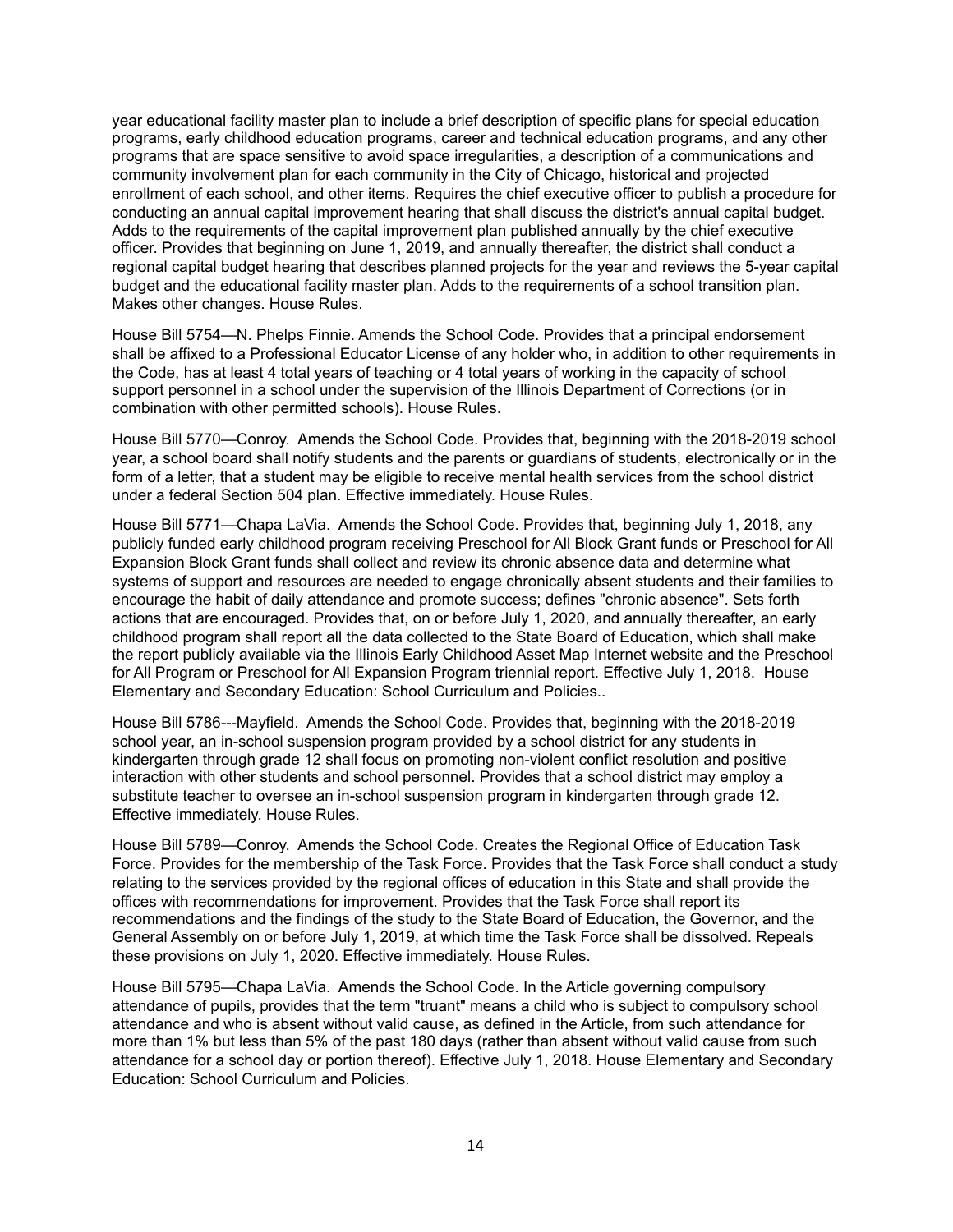House Bill 5796—Chapa LaVia. Amends the School Code. Provides that a school report card prepared by the State Board of Education shall include the most current data on the percentage of students, by grade level, who have individualized education programs or federal Section 504 plans and who are chronically absent. Effective July 1, 2018. House Elementary and Secondary Education: Licensing, Administration and Oversight.

House Bill 5800—Batinick. Amends the School Code. In provisions allowing a board of education to enter into a contract with a third party for non-instructional services currently performed by any employee or bargaining unit member, removes a provision that requires any third party that submits a bid to perform the non-instructional services to provide a benefits package for the third party's employees who will perform the non-instructional services comparable to the benefits package provided to school board employees who perform those services. House Rules.

House Bill 5812—Will Davis. Amends the School Code. With regard to property tax relief pool grants, provides that each year, the State Board of Education shall set a threshold above which a school district may apply for property tax relief. Provides that the intended relief may not be greater than 1% of the EAV for a unit district, 0.69% of the EAV for an elementary school district, or 0.31% of the EAV for a high school district; defines "EAV". Provides that the total property tax relief allowable to a school district shall be calculated based on the total amount of reduction in the school district's aggregate extension. With regard to evidence-based funding, provides that when a school district withdraws from a special education cooperative, the portion of the base funding minimum that is attributable to the school district may be redistributed to the school district upon withdrawal. Provides that the school district and the cooperative must include the amount of the base funding minimum that is to be re-apportioned in their withdrawal agreement and notify the State Board of Education of the change with a copy of the agreement upon withdrawal. Repeals a provision governing the basis for apportionment of general State financial aid and supplemental general State aid to the common schools for the 1998-1999 through the 2016-2017 school years. Makes other changes. Effective immediately. House Appropriations-Elementary and Secondary Education..

House Bill 5820—Scherer. Amends the School Code. Provides that an approved waiver from or modification to a physical education mandate may remain in effect for a period not to exceed 2 school years (rather than 5 school years like other mandate waivers) and may be renewed no more than 2 times upon application by an eligible applicant. Provides that an approved waiver from or modification to a physical education mandate may be changed within the 2-year period by the school board or regional superintendent of schools, whichever is applicable, following the procedure set forth in the Code for the initial waiver or modification request. Provides that a school board may require of new substitute teachers evidence of physical fitness to perform duties assigned and shall require of new substitute teachers evidence of freedom from communicable disease, and provides that evidence may consist of a physical examination by a health care provider (instead of treating substitute teachers like other new employees who are required to provide evidence of physical fitness to perform duties assigned and freedom from communicable disease through a physical examination by a health care provider). Provides that a school board may determine the schedule or frequency of physical education courses, provided that an elementary school pupil engage in a course of physical education for a minimum of 150 minutes per week and a high school pupil engage in a course of physical education for a minimum of 225 minutes per week (rather than engaging in a course of physical education for a minimum of 3 days per 5-day week). Effective immediately. House Rules.

Senate Bill 2236—Bertino-Tarrant. Provides that there would be no tax credits to send children to private schools if the appropriation for public schools is insufficient to advance toward the state's statutory goal of making sure that school districts have the resources to give at least an adequate education for each student by 2027. Third Reading Senate.

Senate Bill 2283—Weaver. Amends the Charter Schools Article of the School Code. Removes provisions providing that the total number of charter schools operating under this Article at any one time shall not exceed 120. Removes a provision limiting the number of charter schools to 70 in any city having a population exceeding 500,000. Removes a provision limiting the number of charter schools to 45 in the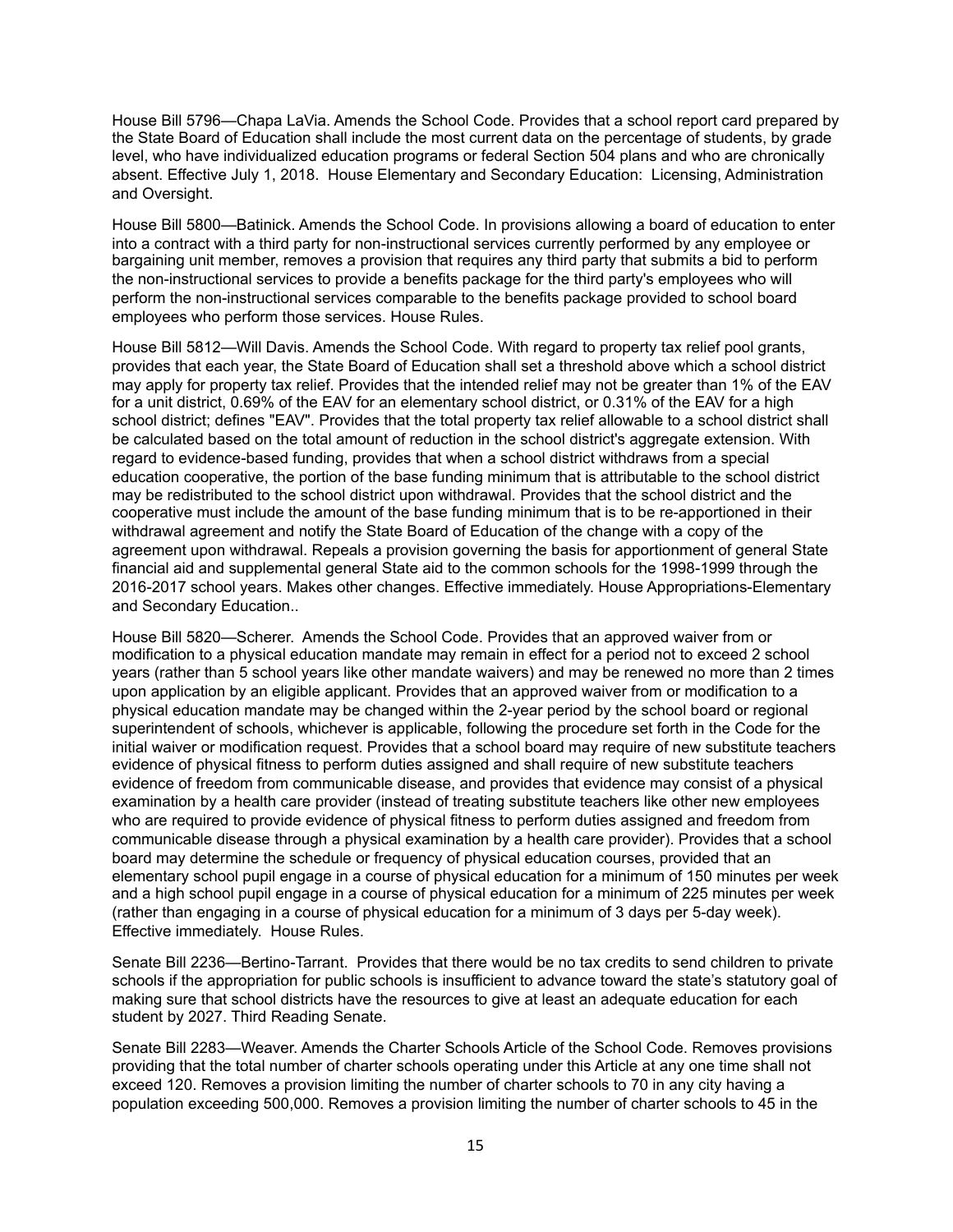remainder of the State. Removes a provision providing that the State Board of Education shall assign a number to each charter submission it receives for its review and certification, based on the chronological order in which the submission is received by it. Subcommittee on Charter Schools.

Senate Bill 2307—Morrison. Amends the Downstate Teachers Article of the Illinois Pension Code. Provides that "salary" does not include amounts associated with a vehicle allowance payable to a teacher. Effective immediately. Senate Licensed Activities and Pensions.

Senate Bill 2468—Koehler. Amends the Children with Disabilities Article of the School Code. With regard to individualized education programs, provides that if a child's individualized education program team determines that the child does not require assistive technology services or devices, the team shall include a statement in the child's program that informs the child's parent or guardian of the decision and the basis for the decision. Effective immediately. Third Reading Senate.

Senate Bill 2484—Murphy. Amends the School Code. Provides that, upon knowledge of an incident of sexual assault by a student against another student, a school district shall report the incident to the State Board of Education; defines "sexual assault". Provides that the State Board shall post on its Internet website for each school year the total number of reported incidents statewide and in each school district. Provides that the State Board shall also report the data annually to the General Assembly no later than September 1 of each year. Senate Education.

Senate Bill 2527—Weaver. Amends the School Code. Prohibits a school board from limiting the number of dual credit courses a student may enroll in or the number of credits a student may receive from dual credit courses. Provides that if a school district establishes an online learning program for students (with exceptions), the school board may not limit (i) which students may participate in the program, (ii) the number of online courses a student may enroll in, or (iii) the number of credits a student may receive from online courses. Senate Education.

Senate Bill 2541—Lightford. Amends the School Code. With respect to age-appropriate developmental screening and age-appropriate social and emotional screening, provides that the Department of Public Health must, no later than January 1, 2019, develop rules and appropriate revisions to the Child Health Examination form in conjunction with various organizations. Effective immediately. Second Reading Senate.

Senate Bill 2572—Holmes and Aquino. Amends the School Code. Provides that an approved waiver from or modification to a physical education mandate may remain in effect for a period not to exceed 2 school years (rather than 5 school years like other mandate waivers) and may be renewed no more than 2 times upon application by an eligible applicant. Provides that an approved waiver from or modification to a physical education mandate may be changed within the 2-year period by the school board or regional superintendent of schools, whichever is applicable, following the procedure set forth in the Code for the initial waiver or modification request. Provides that a school board may determine the schedule or frequency of physical education courses, provided that an elementary school pupil engage in a course of physical education for a minimum of 150 minutes per week and a high school pupil engage in a course of physical education for a minimum of 225 minutes per week (rather than engaging in a course of physical education for a minimum of 3 days per 5-day week). Effective July 1, 2018. Senate Education.

Senate Bill 2611—Chapin Rose. Amends the School Code. Defines "temporary door locking device". Provides that, upon submitting an application to the regional superintendent of schools, a school district may obtain a temporary door locking device for use on a school building. Specifies application requirements. Provides that an approved temporary door locking device shall be used only (i) by a staff member of a school district trained under the provision, (ii) during an emergency situation that threatens the health and safety of students and staff members or during an active shooter drill, and (iii) when law enforcement officials and the local fire department have been notified prior to use of the device. Provides that the device shall be engaged for a finite period of time in accordance with the school district's school safety plan adopted under the School Safety Drill Act. Provides that a school district with an approved temporary door locking device shall conduct an in-service training program for staff members on the proper use of the device. Senate Education.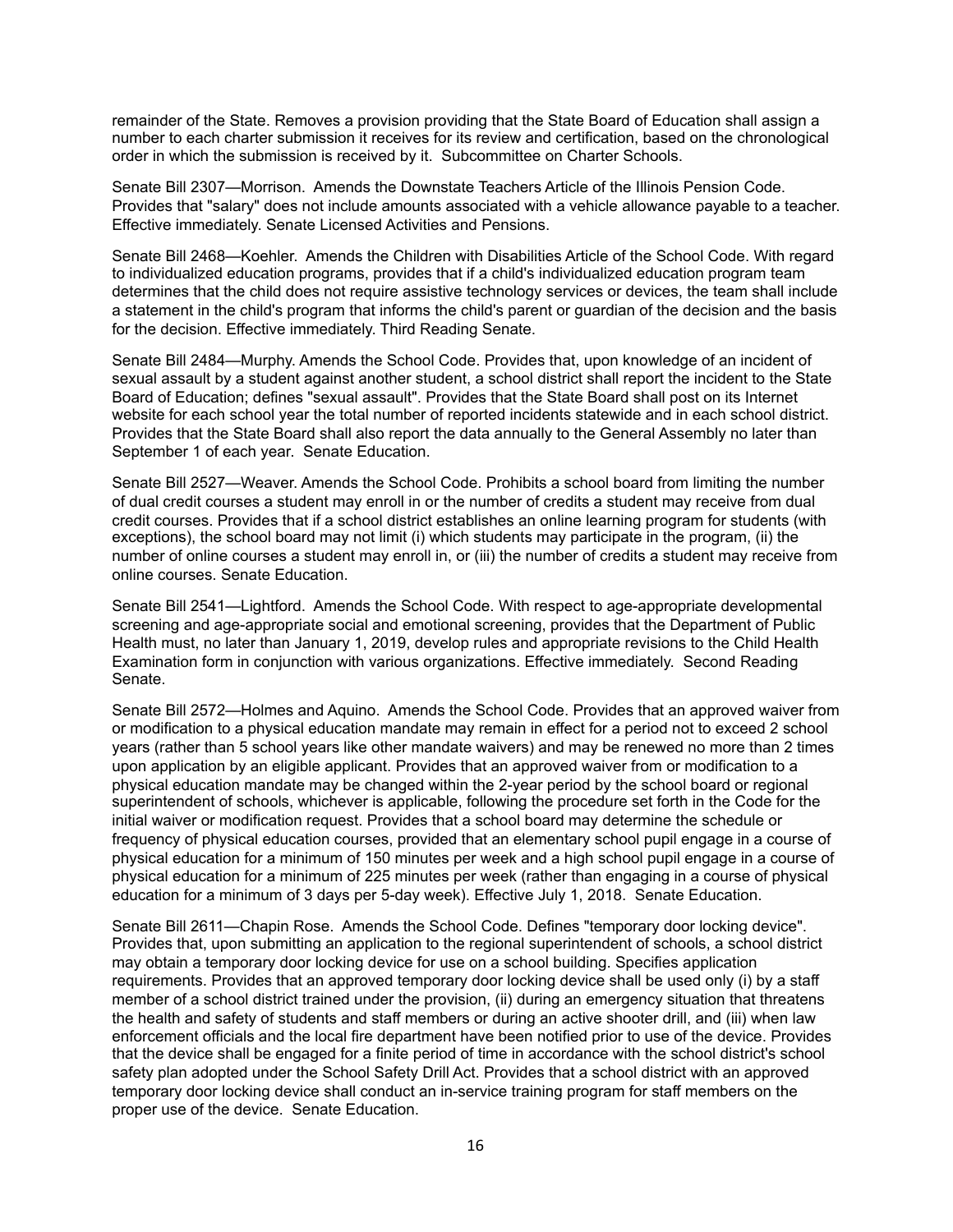Senate Bill 2648—Bennett. Amends the School Code. Provides that the Agriculture Education Shortage Task Force shall report its findings to the Governor and General Assembly on or before January 1, 2021 (rather than January 1, 2019). Removes a provision providing that the Task Force is dissolved upon filing the report. Provides that the provision governing the Task Force is repealed on February 1, 2021 (rather than February 1, 2019). Effective immediately. Senate Education.

Senate Bill 2654—Hunter. Amends the School Code. Requires the school board of a school district to include information about influenza and influenza vaccinations in accordance with the latest recommendations of the Advisory Committee on Immunization Practices of the Centers for Disease Control and Prevention when it provides information on immunizations, infectious diseases, medications, or other school health issues to the parents or guardians of students. Senate Education.

Senate Bill 2658—Schimff. Amends the School Code. Requires the school board of a school district to include information about influenza and influenza vaccinations in accordance with the latest recommendations of the Advisory Committee on Immunization Practices of the Centers for Disease Control and Prevention when it provides information on immunizations, infectious diseases, medications, or other school health issues to the parents or guardians of students. Second Reading Senate.

Senate Bill 2838—Link. Amends the School Code. Provides that, by January 1, 2019, the State Board of Education shall implement a program and adopt rules to allow school districts to supplement their substitute teacher recruitment for elementary and secondary schools with the use of recruiting firms. Defines "recruiting firm". Specifies program requirements. Prohibits school districts from using recruiting firms to circumvent collective bargaining agreements or laws. Amends the Illinois Pension Code. Provides that the term "teacher" or "substitute teacher" does not include and service credit may not be granted to an individual employed by an entity that provides substitute teaching services under the program and is not a school district. Effective immediately. Senate Education.

Senate Bill 2844—Aquino and Castro. Amends the School Code. Requires the State Board of Education to establish and maintain the Growing Future Educators Program to train high school graduates who at one time have been identified as English learners and who are enrolled in an approved educator preparation program, among other qualifications, to become secondary language educators. Provides that each school district that chooses to participate in the Program shall partner with one public, regionally accredited institution of higher education in this State that offers a pre-approved educator preparation program and each qualified high school graduate participating in the program through the district must be enrolled at that institution in its educator preparation program. Provides that for each semester that a qualified high school graduate is participating in the program, the State Board shall issue the person a paraprofessional educator endorsement on an Educator License with Stipulations and the person must be employed as a part-time employee by the participating district as a paraprofessional working under the supervision of a district employee with a Professional Educator License. Sets forth provisions concerning funding, submitting program data, reporting to the General Assembly, and rulemaking. Effective immediately. Second Reading Senate.

Senate Bill 2855-Tracy. Amends the School Code. With regard to class sizes of general education classes for special education students and special education classes for special education students, provides that the State Board of Education shall have no authority to adopt any administrative rules that establish or limit the class size or ratio of the student population of a general education class for students receiving services in general education classes or a special education class beyond what may be required by federal rule or law, unless the State Board of Education fully funds the cost of additional teachers and other staff that are required by a class-size limitation; defines "special education class". Provides that any rule in effect on the effective date of the amendatory Act establishing or limiting the class size or ratio of the student population of a general education class for special education students receiving services in general education classes or establishing or limiting the class size of a special education class is hereby null and void. Senate Education.

Senate Bill 2856—Connelly. Amends the Illinois Police Training Act. Provides that the Illinois Law Enforcement Training Standards Board shall conduct or approve a training program for school resource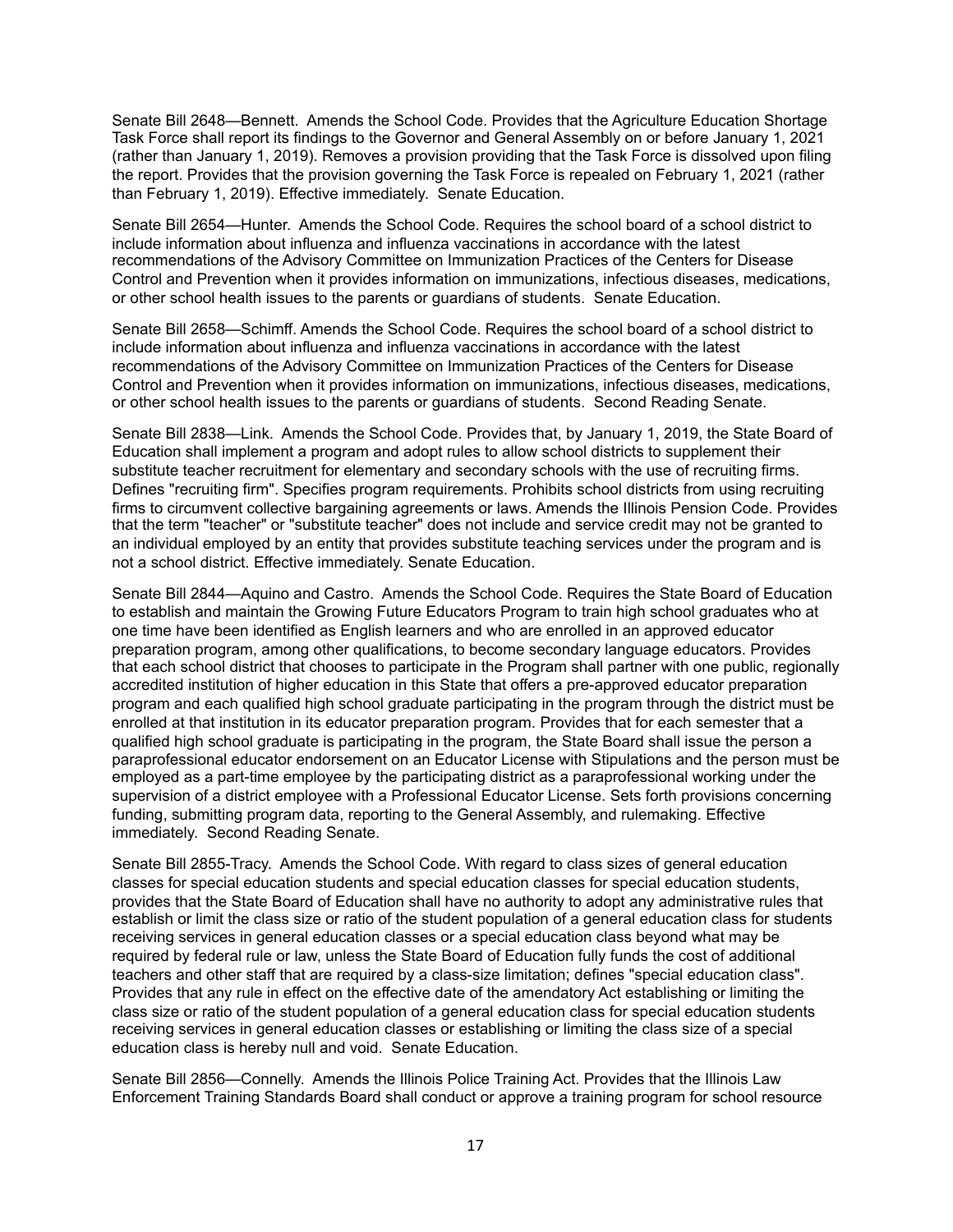officers. Provides that the program shall train school resource officers on all aspects of school-based policing. Amends the School Code. Defines "school resource officer", "sexting", and "sextortion". Provides that a school board may enter into an agreement with a law enforcement agency to provide a school district with one or more school resource officers. Provides that each school district, charter school, and non-public, non-sectarian elementary or secondary school shall create a training program on cyberbullying, sexting, and sextortion for all school personnel. Specifies training program requirements. Amends the Criminal Code of 2012. Provides that the charge of child pornography shall not apply to the performance of official duties by school officials working with law enforcement. Amends the Drug Asset Forfeiture Procedure Act. Provides that any local, municipal, or county law enforcement agency entitled to receive a monetary distribution of forfeiture proceeds may share those forfeiture proceeds pursuant to the terms of an intergovernmental agreement with a municipality that has a population in excess of 20,000 if the funds are used for the training of school resource officers in the prevention of drug abuse in schools. Senate Education.

Senate Bill 2892—Manar. Amends the School Code. Provides that, beginning July 1, 2019, in fixing the salaries of teachers, a school board shall pay those who serve on a full-time basis a rate not less than \$40,000 per year. Removes a provision providing for a periodic teacher salary increase schedule. Makes conforming changes. Senate Education.

Senate Bill 2941—McGuire. Amends the Postsecondary and Workforce Readiness Act. With respect to the State Board of Education's competency-based, high school graduation requirements pilot program, provides that a school district may participate in the program for some or all of its schools (instead of for some or all of its schools serving grades 9 through 12). Allows school districts to collaboratively apply to participate in the pilot program; sets forth provisions governing a collaborative of districts. Second Reading Senate.

Senate Bill 2998—Althoff. Amends the School Code. With regard to State assessments, provides that the State Board of Education shall develop a process for the college and career ready assessment that allows a school board to apply to the State Board to utilize the nationally recognized and locally selected assessment option of the federal Every Student Succeeds Act. Requires that the State Board of Education adopt technical criteria under specified federal law and rule to evaluate the proposed assessment. Effective immediately. Senate Education.

Senate Bill 3000—Lightford. Amends the School Code and the Illinois Educational Labor Relations Act. Provides that, on and after September 1, 2019, all teacher evaluation ratings on record as "excellent", "proficient", or "needs improvement" are considered "effective", and all teacher evaluation ratings on record as "unsatisfactory" are considered "ineffective" for the purposes of the Employment of Teachers Article. Makes other changes concerning the waiver or modification of mandates; school report cards; license suspension or revocation; contractual continued service; removal or dismissal of teachers; an optional alternative evaluative dismissal process; evaluation plans; a local appeal process for ineffective ratings; rules; the appointment and promotion of teachers in Chicago; alternative procedures for teacher evaluation, remediation, and removal in Chicago; and the Open Meetings Act. Senate Assignments.

Senate Bill 3015—Koehler. Amends the School Code. With regard to the self-administration and self-carry of asthma medication, provides that a school district, public school, charter school, or nonpublic school may authorize a school nurse or trained personnel to (i) provide undesignated asthma medication to a student for self-administration only or to any personnel authorized under a student's Individual Health Care Action Plan or asthma action plan, plan pursuant to Section 504 of the federal Rehabilitation Act of 1973, or individualized education program plan to administer to the student that meets the student's prescription on file, (ii) administer an undesignated asthma medication that meets the prescription on file to any student who has an Individual Health Care Action Plan or asthma action plan, plan pursuant to Section 504 of the federal Rehabilitation Act of 1973, or individualized education program plan that authorizes the use of asthma medication; and (iii) administer an undesignated asthma medication to any person that the school nurse or trained personnel believes in good faith is having respiratory distress; defines "undesignated asthma medication" and "respiratory distress". Changes the definition of "asthma medication" to mean quick-relief asthma medication that is approved by the United States Food and Drug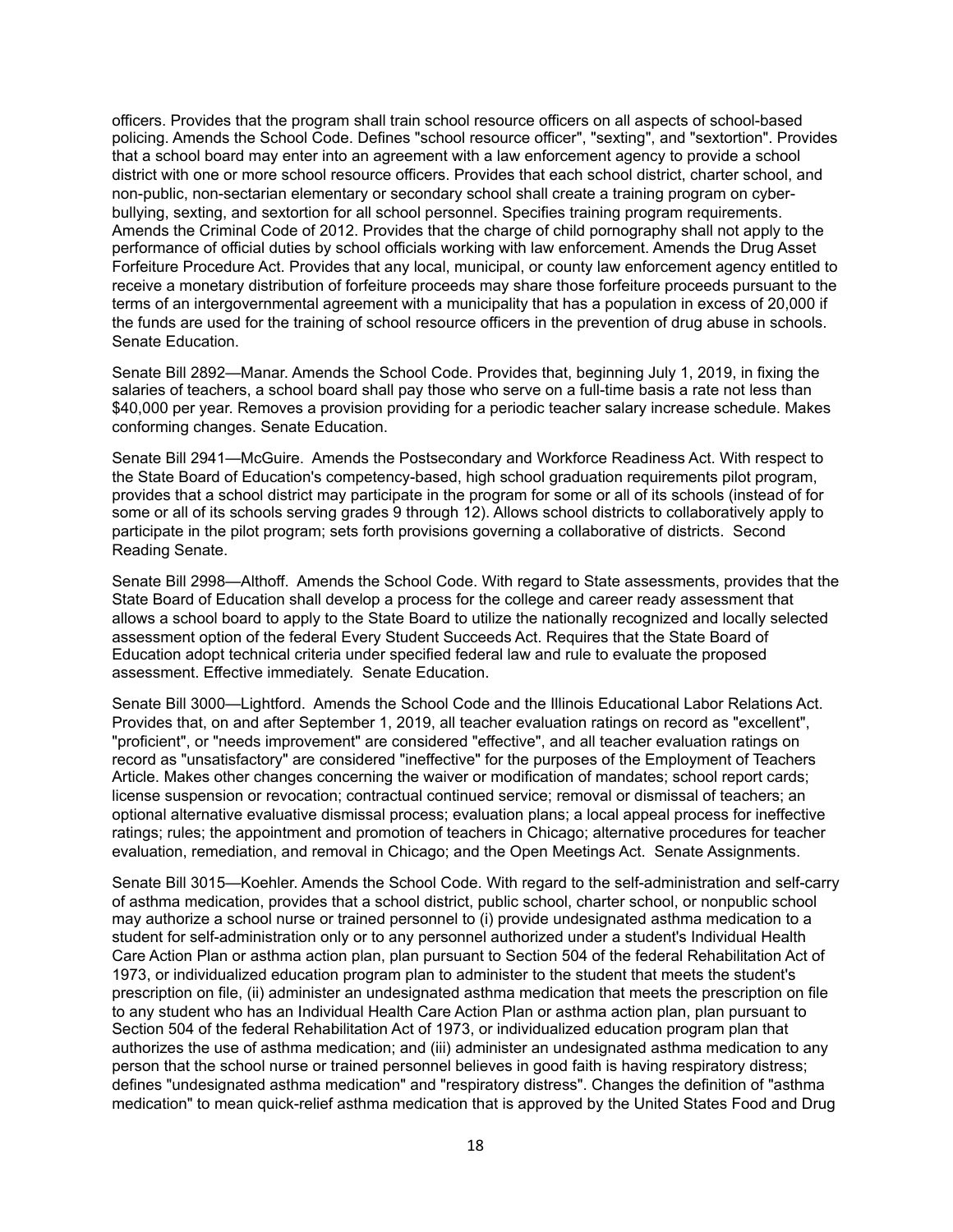Administration for the treatment of respiratory distress. Provides that a school nurse or trained personnel may administer undesignated asthma medication to any person whom the school nurse or trained personnel in good faith believes to be experiencing respiratory distress (i) while in school, (ii) while at a school-sponsored activity, (iii) while under the supervision of school personnel, or (iv) before or after normal school activities. Provides that a school district, public school, charter school, or nonpublic school may maintain a supply of an asthma medication in any secure location where a person is most at risk. Provides that a training curriculum to recognize and respond to respiratory distress may be conducted online or in person. Specifies training requirements. Makes other changes. Effective immediately. Senate Education.

Senate Bill 3099—Bertino-Tarrant. Amends the Student Online Personal Protection Act. Provides that a national assessment provider may sell or rent a student's information if the provider secures express written consent from the student or the parent or guardian of the student given in response to a clear and conspicuous notice and the information is used solely to provide access to employment, educational scholarships or financial aid, or post-secondary educational opportunities. Provides that an operator may use or disclose covered information of a student, if no information is used for advertising or to amass a profile on the student for purposes other than K through 12 school purposes, for legitimate research purposes as required or allowed by State or federal law and in furtherance of K through 12 school purposes or post-secondary educational purposes (instead of for legitimate research purposes as required or allowed by State or federal law and under the direction of a school, a school district, or the State Board of Education if the information is not used for advertising or to amass a profile on the student for purposes other than for K through 12 school purposes). Effective immediately. Senate Education.

Senate Bill 3157—Aquino. Amends the Illinois Income Tax Act. Provides that each qualified teacher is entitled to an income tax credit in an aggregate amount equal to 50% of the tuition costs incurred by that teacher at a public university in the State. Provides that each qualified teacher may take no more than 20% of his or her aggregate credit amount in any taxable year. Provides that the term "qualified teacher" means an individual who (i) graduated from a public university in the State, (ii) is employed as a teacher in this State during the taxable year, and (iii) has been employed as a teacher in the State for at least 5 consecutive years as of the first day of the taxable year. Effective immediately. Senate Revenue..

Senate Bill 3183—Emil Jones III. Amends the Chicago School District Article of the School Code. Provides that if a principal is rated as exceeding expectations in his or her evaluation, the local school council's vote to not renew the principal's contract must be agreed to by a minimum of 90% of the council's members. Provides that if the principal is rated as meeting expectations, the vote to not renew the contract must be agreed to by a minimum of 75% of the council's members. Provides that in order to not renew the contract of a principal whose school's rating rises at least 2 levels during his or her tenure at the school, the local school council's vote to not renew must be agreed to by a minimum of 90% of the council's members. Provides that in order to not renew the contract of a principal whose school's rating rises one level during his or tenure at the school, the local school council's vote to not renew must be agreed to by at a minimum of 75% of the council's members. Provides that in order to not renew the contract of a principal of a school that has attained the district's highest rating, the local school council's vote to not renew must be agreed to by at a minimum of 70% of the council's members. Effective July 1, 2018. Senate Education.

Senate Bill 3201—Hastings. Amends the Illinois School Student Records Act. Provides that upon the discovery of a breach of security that results in the unauthorized release, disclosure, or acquisition of student information contained in a school student record, a school shall, no later than 48 hours after discovery, notify the parent of the student whose record is involved in the breach of security. Effective immediately. Senate Education.

Senate Bill 3220—Aquino. Amends an Article of the School Code concerning educator licensure. Provides that the State Board of Education shall not approve a course of study under the Alternative Educator Licensure Program for Teachers unless the State Board can demonstrate that there is a need for a particular type of licensed educator offered by the course of study. Senate Education.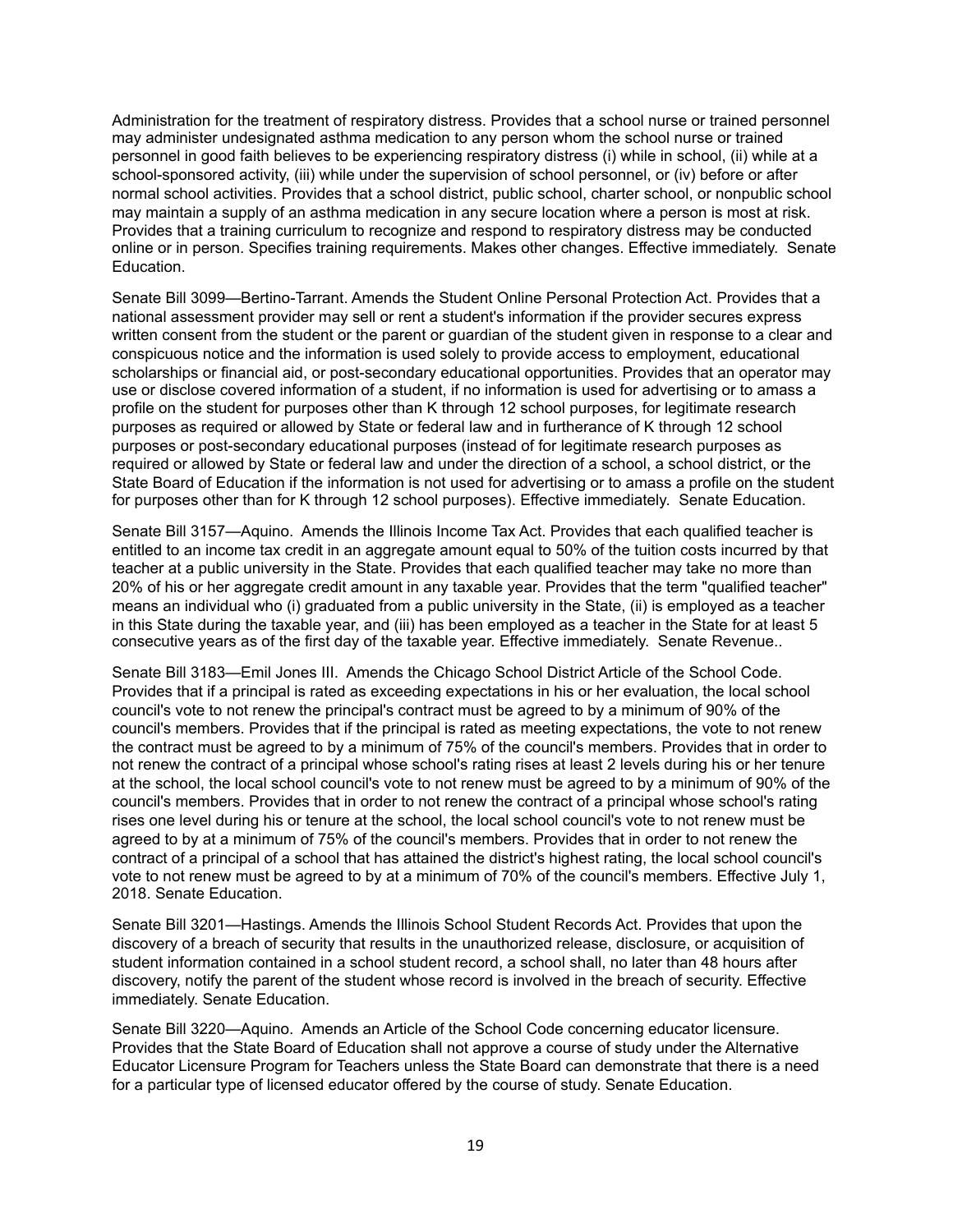Senate Bill 3226—Weaver. Amends the School Code. Provides that, no later than 6 months after the effective date of the amendatory Act, the State Board of Education shall adopt rules as may be necessary to allow students of any high school in this State who are 16 years of age or older to participate in registered apprenticeship programs; defines "registered apprenticeship program". Provides that the rules shall include the waiver of all non-academic requirements mandated for graduation from a high school under the Code that would otherwise prohibit or prevent a student from participating in a registered apprenticeship program. Makes related changes. Effective immediately. Senate Education.

Senate Bill 3236—Manar. Amends the School Code. Provides that a school report card shall include the most current data possessed by the State Board of Education relating to a school district's administrative costs; defines "administrative costs". Effective immediately. Senate Education.

Senate Bill 3249—Steans. Amends the School Code. With regard to the textbook block grant program, provides that the textbooks authorized to be purchased must accurately portray the diversity of our society, including the role and contributions of people protected under the Illinois Human Rights Act, and must be non-discriminatory as to certain characteristics under the Act. Provides that the teaching of history of the United States in public schools shall include a study of the role and contributions of lesbian, gay, bisexual, and transgender people in the history of this country and this State. Requires every public elementary school and high school to include in its curriculum a unit of instruction studying the significant role of lesbian, gay, bisexual, and transgender individuals in society. Specifies instruction requirements. Requires the regional superintendent of schools to monitor a school district's compliance with the curriculum requirements. Effective July 1, 2019. Senate Education.

Senate Bill 3416—Chapin Rose. Amends the School Code. With regard to State and local assessments, provides that, beginning with the 2018-2019 school year, a school district may choose, rather than administering a statewide assessment through the State Board of Education, to administer an annual local assessment of all students enrolled in grades 3 through 8 in English language arts and mathematics. Provides that a school district shall choose the assessment from a list of State-approved, nationally recognized assessments that meet the standards established by the State Board of Education and that include grade level proficiencies and student growth metrics. Effective immediately. Senate Education.

Senate Bill 3466—Lightford. Amends the School Code. Requires a school district to make reasonable efforts to provide ongoing professional development to teachers, administrators, school board members, school resource officers, and staff on the appropriate and available supportive services for the promotion of student attendance and engagement. In the Article governing compulsory attendance of pupils, provides that the term "valid cause" for absence incudes when a person who has custody or control of a child withholds the child from school due to a bona fide dispute over special education services or placement that is being addressed through the child's individualized education program, federal Section 504 plan, mediation, or a due process hearing. Provides that a school district may not refer a truant, chronic truant, or truant minor to any other local public entity for the purpose of issuing the child a fine or fee as punishment for the child's absence from school; defines "local public entity." Allows a school district to refer any person having custody or control of a truant, chronic truant, or truant minor to any other local public entity for the purpose of issuing the person a fine or fee for the child's absence from school if all appropriate and available supportive services have been exhausted and the person has knowingly and willfully permitted the child's truant behavior to continue. Senate Education.

Senate Bill 3514—Mattie Hunter. Amends the Children with Disabilities Article of the School Code. Provides that, in a school district with a population of more than 500,000 inhabitants, the principal and all school personnel who are regular members of an individualized education program team shall determine the special education staffing needs of the school based on individualized education program minutes, status of the school's least restrictive environment, optimal scheduling protocols, and other relevant factors. Provides that once a staffing level is set, the school board shall provide full staffing for the school and shall fund the total cost of each position. Provides that the school board may not reduce the special education staffing levels of a school in which the general staffing levels are less than 90% of the State average. Provides that the school board may require more efficient staff scheduling if the scheduling does